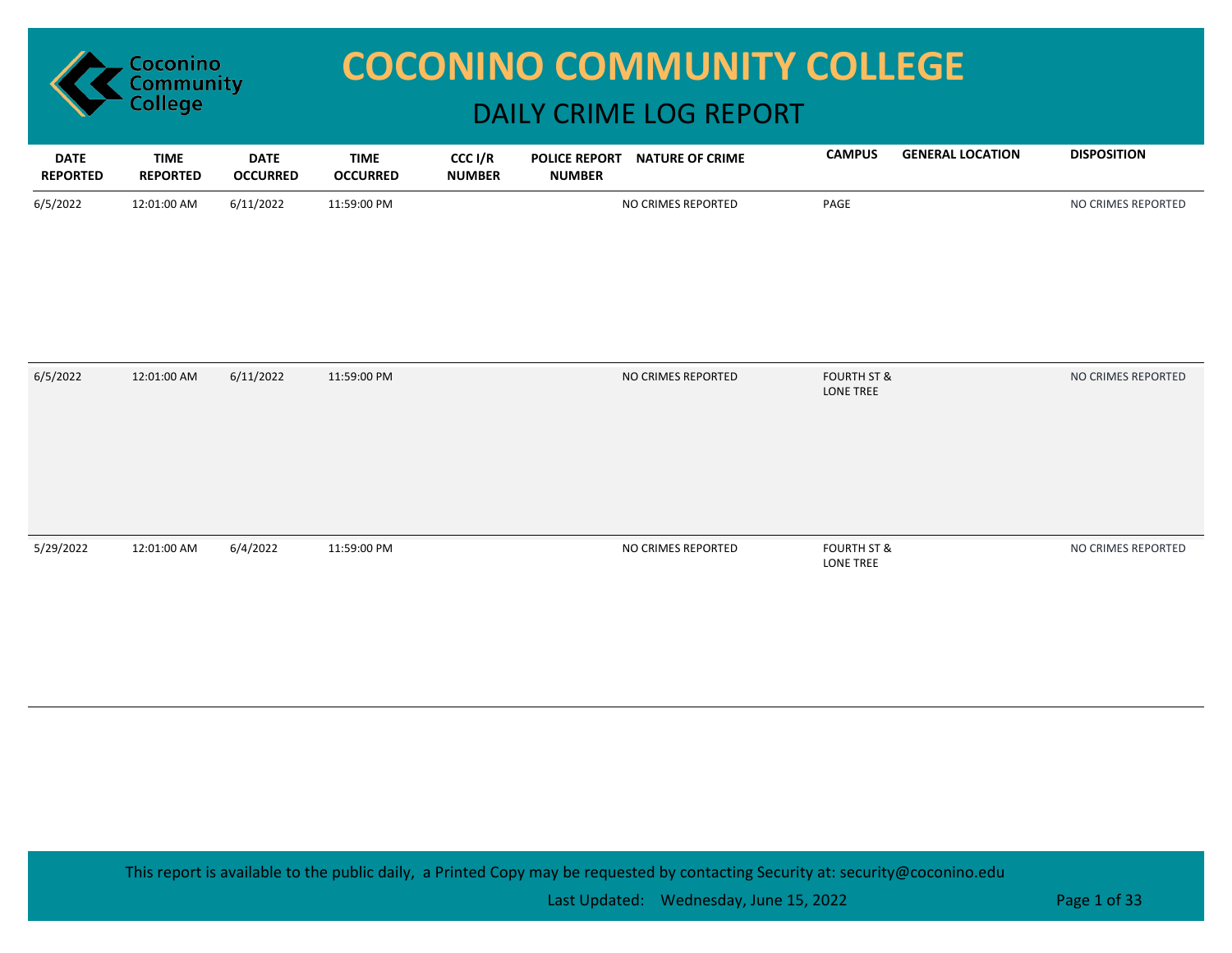| <b>DATE</b><br><b>REPORTED</b> | <b>TIME</b><br><b>REPORTED</b> | <b>DATE</b><br><b>OCCURRED</b> | <b>TIME</b><br><b>OCCURRED</b> | CCC I/R<br><b>NUMBER</b> | <b>POLICE REPORT</b><br><b>NUMBER</b> | <b>NATURE OF CRIME</b>                           | <b>CAMPUS</b>                       | <b>GENERAL LOCATION</b>                   | <b>DISPOSITION</b>           |
|--------------------------------|--------------------------------|--------------------------------|--------------------------------|--------------------------|---------------------------------------|--------------------------------------------------|-------------------------------------|-------------------------------------------|------------------------------|
| 5/29/2022                      | 12:01:00 AM                    | 6/4/2022                       | 11:59:00 PM                    |                          |                                       | NO CRIMES REPORTED                               | PAGE                                |                                           | NO CRIMES REPORTED           |
| 5/22/2022                      | 12:01:00 AM                    | 5/28/2022                      | 11:59:00 PM                    |                          |                                       | NO CRIMES REPORTED                               | <b>FOURTH ST &amp;</b><br>LONE TREE |                                           | NO CRIMES REPORTED           |
| 5/22/2022                      | 12:01:00 AM                    | 5/28/2022                      | 11:59:00 PM                    |                          |                                       | NO CRIMES REPORTED                               | PAGE                                |                                           | NO CRIMES REPORTED           |
| 5/16/2022                      | 10:00:00 AM                    |                                |                                | PIR22-002                | PPD 22-5010                           | DESTRUCTION/DAMAGE/VANDALISM PAGE<br>OF PROPERTY |                                     | Exterior window to Page<br>Public Library | Referred to Police<br>Agency |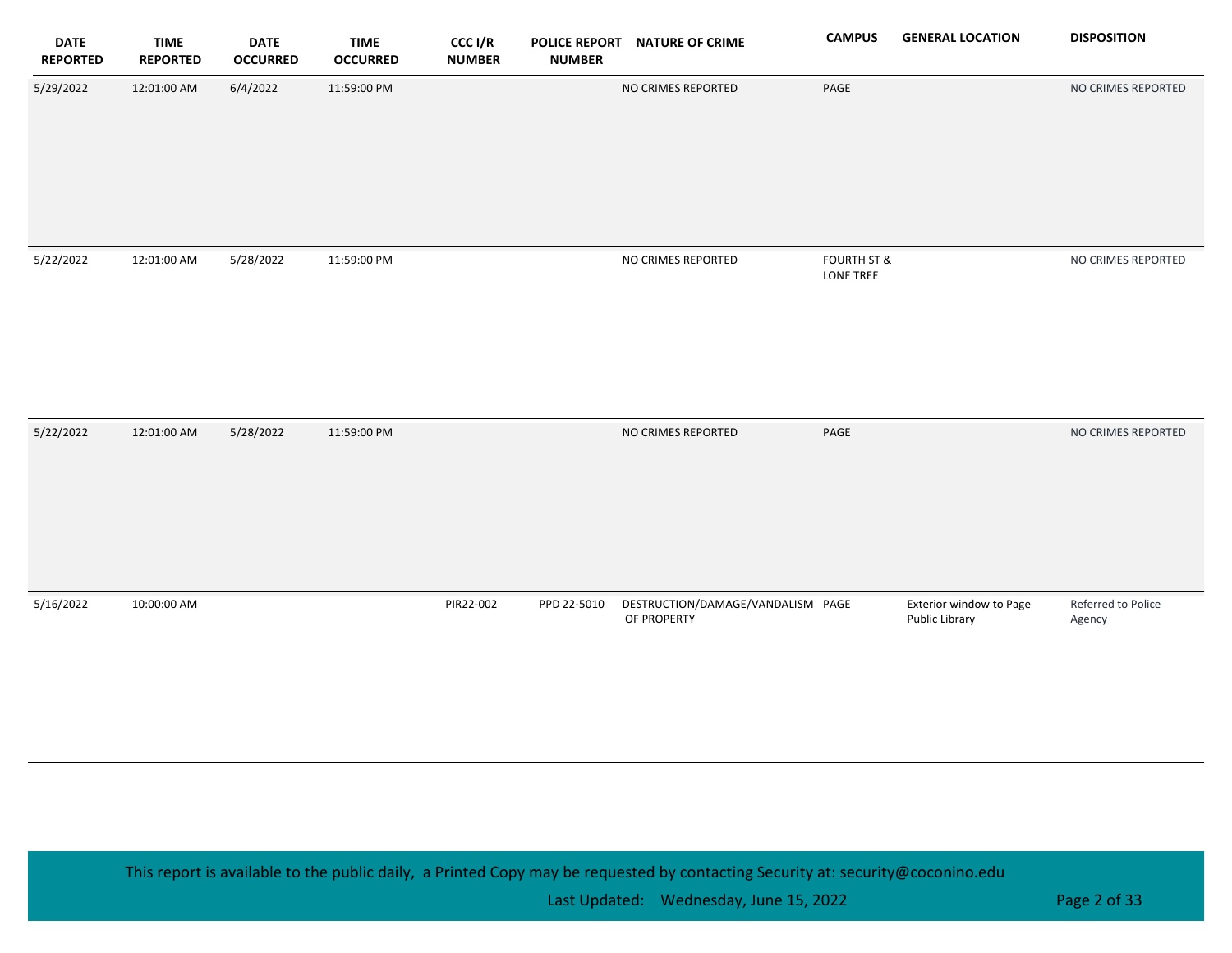| <b>DATE</b><br><b>REPORTED</b> | <b>TIME</b><br><b>REPORTED</b> | <b>DATE</b><br><b>OCCURRED</b> | <b>TIME</b><br><b>OCCURRED</b> | CCC I/R<br><b>NUMBER</b> | <b>POLICE REPORT</b><br><b>NUMBER</b> | <b>NATURE OF CRIME</b> | <b>CAMPUS</b>                       | <b>GENERAL LOCATION</b>                     | <b>DISPOSITION</b>           |
|--------------------------------|--------------------------------|--------------------------------|--------------------------------|--------------------------|---------------------------------------|------------------------|-------------------------------------|---------------------------------------------|------------------------------|
| 5/16/2022                      | 8:24:00 AM                     |                                |                                | 4ST-IR22-013             | P22-06497                             | <b>GRAFFITI</b>        | <b>FOURTH ST</b>                    | Sideand block wall to<br>northeast property | Referred to Police<br>Agency |
| 5/15/2022                      | 12:01:00 AM                    | 5/21/2022                      | 11:59:00 PM                    |                          |                                       | NO CRIMES REPORTED     | LONE TREE                           |                                             | CLOSED NO LEADS              |
| 5/8/2022                       | 12:01:00 AM                    | 5/14/2022                      | 11:59:00 PM                    |                          |                                       | NO CRIMES REPORTED     | $\ensuremath{\mathsf{PAGE}}$        |                                             | NO CRIMES REPORTED           |
| 5/8/2022                       | 12:01:00 AM                    | 5/14/2022                      | 11:59:00 PM                    |                          |                                       | NO CRIMES REPORTED     | <b>FOURTH ST &amp;</b><br>LONE TREE |                                             | NO CRIMES REPORTED           |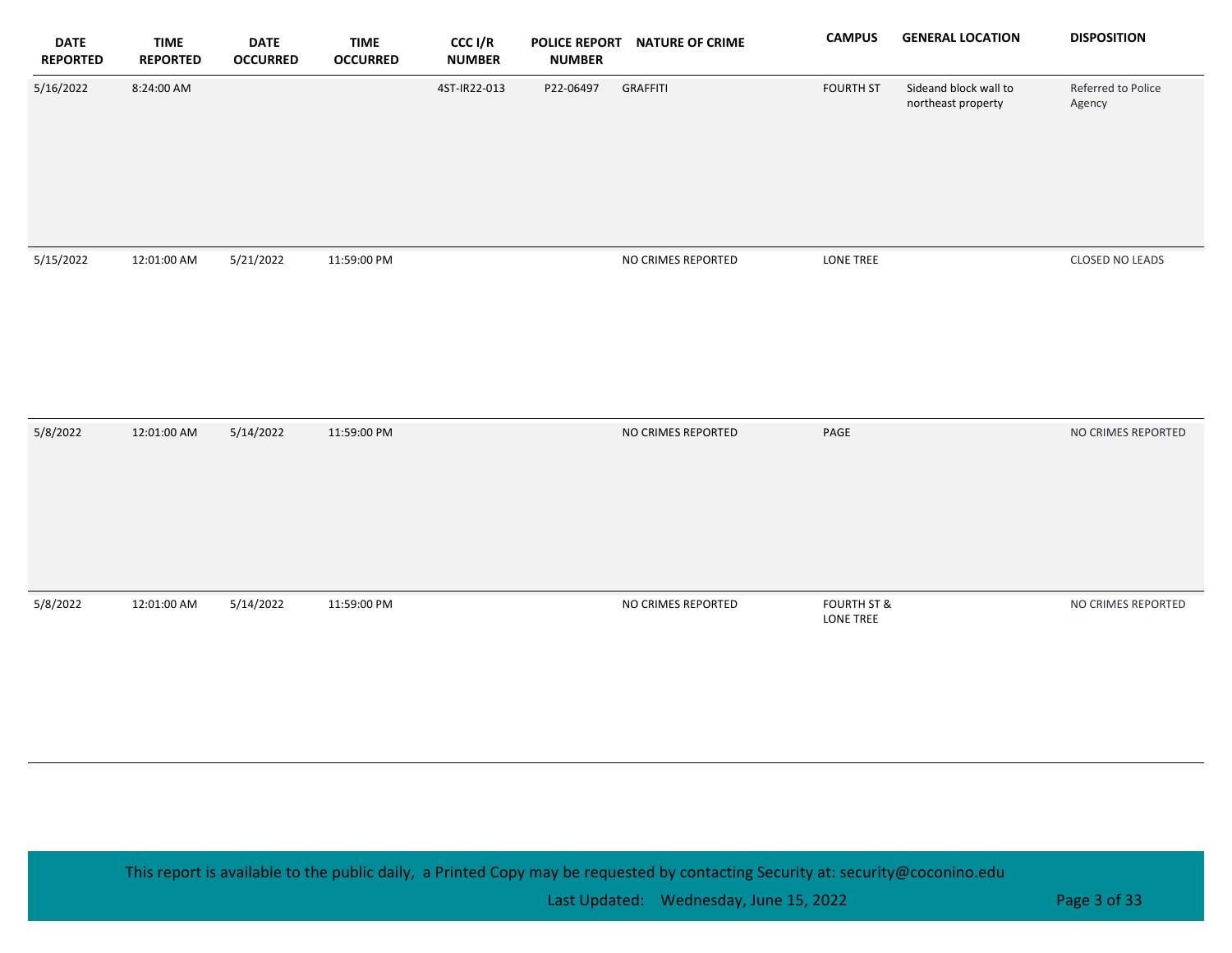| <b>DATE</b><br><b>REPORTED</b> | <b>TIME</b><br><b>REPORTED</b> | <b>DATE</b><br><b>OCCURRED</b> | <b>TIME</b><br><b>OCCURRED</b> | CCC I/R<br><b>NUMBER</b> | <b>NUMBER</b>             | POLICE REPORT NATURE OF CRIME | <b>CAMPUS</b>                       | <b>GENERAL LOCATION</b>                                     | <b>DISPOSITION</b> |
|--------------------------------|--------------------------------|--------------------------------|--------------------------------|--------------------------|---------------------------|-------------------------------|-------------------------------------|-------------------------------------------------------------|--------------------|
| 5/1/2022                       | 12:01:00 AM                    | 5/7/2022                       | 11:59:00 PM                    |                          |                           | NO CRIMES REPORTED            | PAGE                                |                                                             | NO CRIMES REPORTED |
| 5/1/2022                       | 12:01:00 AM                    | 5/7/2022                       | 11:59:00 PM                    |                          |                           | NO CRIMES REPORTED            | <b>FOURTH ST &amp;</b><br>LONE TREE |                                                             | NO CRIMES REPORTED |
| 4/27/2022                      | 8:00:00 AM                     | 4/26/2022                      | 10:00:00 PM                    | PIR22-001                | Page PD 22-04221 GRAFFITI | <b>CRIMINAL DAMAGE</b>        | PAGE                                | Page campus on side of cliff of CLOSED NO LEADS<br>property |                    |
| 4/24/2022                      | 12:01:00 AM                    | 4/30/2022                      | 11:59:00 PM                    |                          |                           | NO CRIMES REPORTED            | <b>FOURTH ST &amp;</b><br>LONE TREE |                                                             | NO CRIMES REPORTED |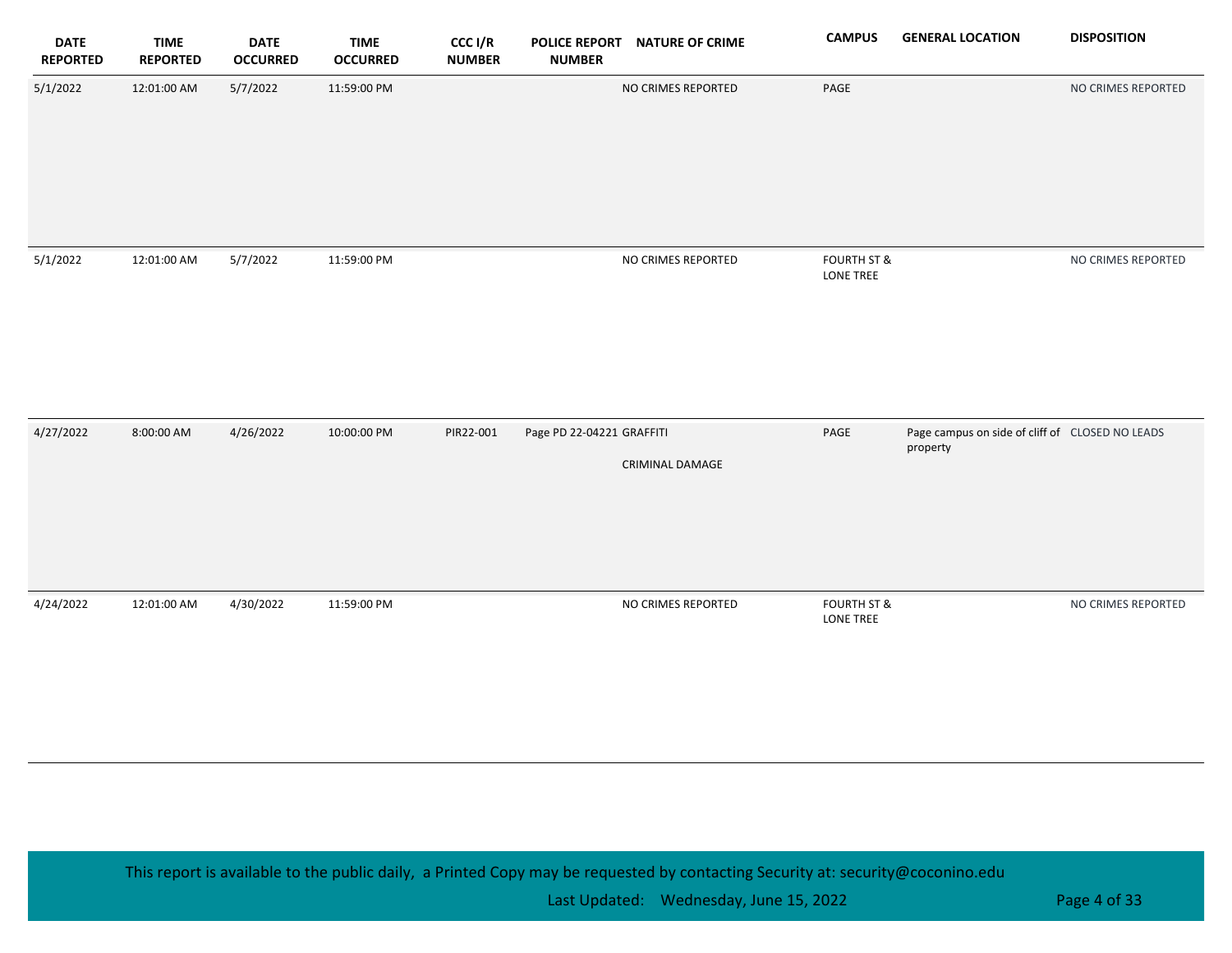| <b>DATE</b><br><b>REPORTED</b> | <b>TIME</b><br><b>REPORTED</b> | <b>DATE</b><br><b>OCCURRED</b> | <b>TIME</b><br><b>OCCURRED</b> | CCC I/R<br><b>NUMBER</b> | <b>NUMBER</b> | POLICE REPORT NATURE OF CRIME | <b>CAMPUS</b>    | <b>GENERAL LOCATION</b>            | <b>DISPOSITION</b>     |
|--------------------------------|--------------------------------|--------------------------------|--------------------------------|--------------------------|---------------|-------------------------------|------------------|------------------------------------|------------------------|
| 4/20/2022                      | 1:45:00 PM                     | 4/20/2022                      | 1:10:00 PM                     | LT-IR2-002               | None          | DISORDERLY CONDUCT            | LONE TREE        | Commons area on Lonetree<br>campus | <b>CLOSED NO LEADS</b> |
| 4/17/2022                      | 12:01:00 AM                    | 4/23/2022                      | 11:59:00 PM                    |                          |               | NO CRIMES REPORTED            | PAGE             |                                    | NO CRIMES REPORTED     |
| 4/17/2022                      | 12:01:00 AM                    | 4/23/2022                      | 11:59:00 PM                    |                          |               | NO CRIMES REPORTED            | <b>FOURTH ST</b> |                                    | NO CRIMES REPORTED     |
| 4/10/2022                      | 12:01:00 AM                    | 4/16/2022                      | 11:59:00 PM                    |                          |               | NO CRIMES REPORTED            | PAGE             |                                    | NO CRIMES REPORTED     |

Last Updated: Wednesday, June 15, 2022 **Page 5 of 33** Page 5 of 33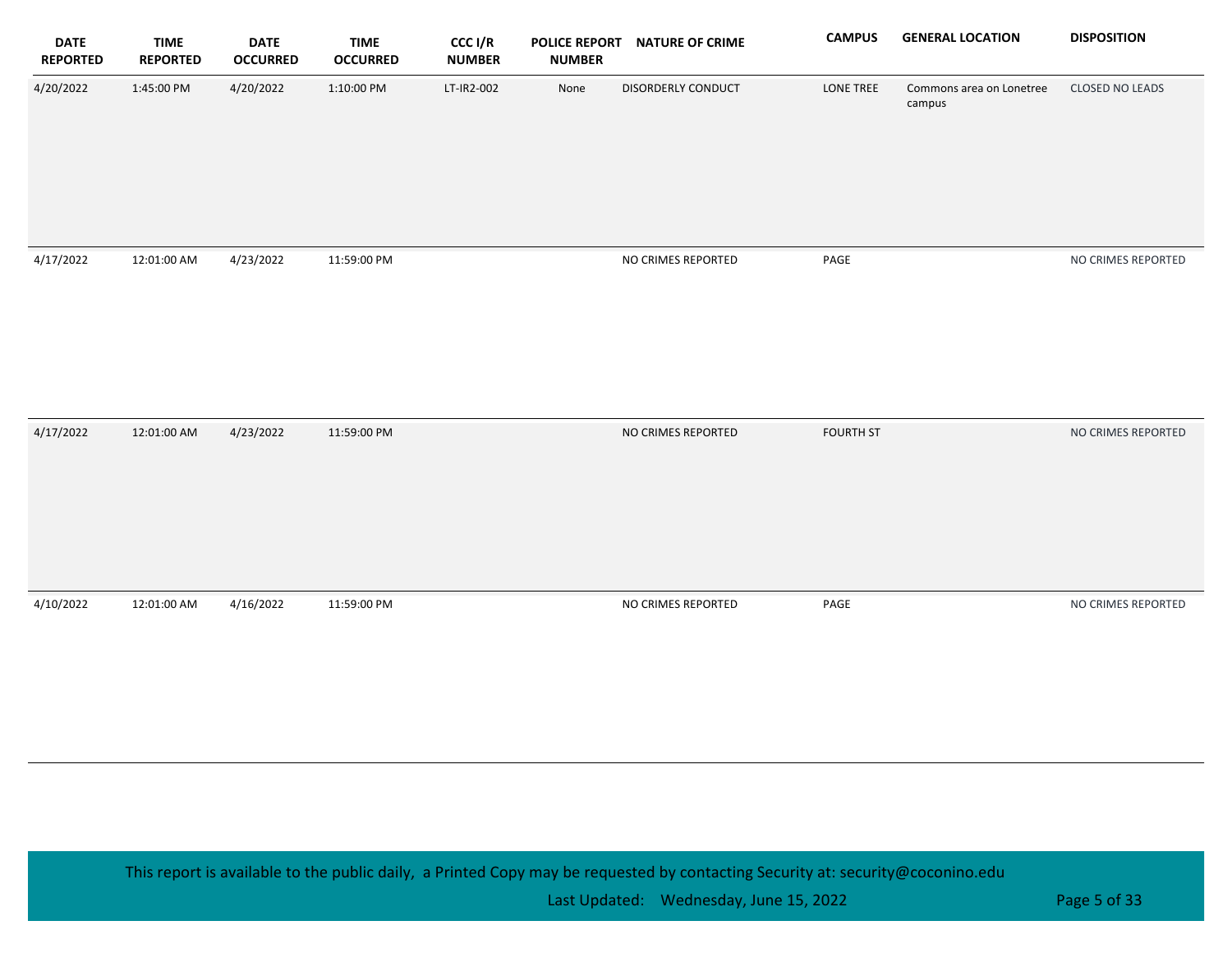| <b>DATE</b><br><b>REPORTED</b> | <b>TIME</b><br><b>REPORTED</b> | <b>DATE</b><br><b>OCCURRED</b> | <b>TIME</b><br><b>OCCURRED</b> | CCC I/R<br><b>NUMBER</b> | <b>NUMBER</b> | POLICE REPORT NATURE OF CRIME | <b>CAMPUS</b>                       | <b>GENERAL LOCATION</b> | <b>DISPOSITION</b> |
|--------------------------------|--------------------------------|--------------------------------|--------------------------------|--------------------------|---------------|-------------------------------|-------------------------------------|-------------------------|--------------------|
| 4/10/2022                      | 12:01:00 AM                    | 4/16/2022                      | 11:59:00 PM                    |                          |               | NO CRIMES REPORTED            | <b>FOURTH ST &amp;</b><br>LONE TREE |                         | NO CRIMES REPORTED |
|                                |                                |                                |                                |                          |               |                               |                                     |                         |                    |
| 4/3/2022                       | 12:01:00 AM                    | 4/9/2022                       | 11:59:00 PM                    |                          |               | NO CRIMES REPORTED            | <b>FOURTH ST &amp;</b><br>LONE TREE |                         | CLOSED NO LEADS    |
| 4/3/2022                       | 12:01:00 AM                    | 4/9/2022                       | 11:59:00 PM                    |                          |               | NO CRIMES REPORTED            | PAGE                                |                         | NO CRIMES REPORTED |
| 3/27/2022                      | 12:01:00 AM                    | 4/2/2022                       | 11:59:00 PM                    |                          |               | NO CRIMES REPORTED            | PAGE                                |                         | NO CRIMES REPORTED |

Last Updated: Wednesday, June 15, 2022 **Page 6 of 33** Page 6 of 33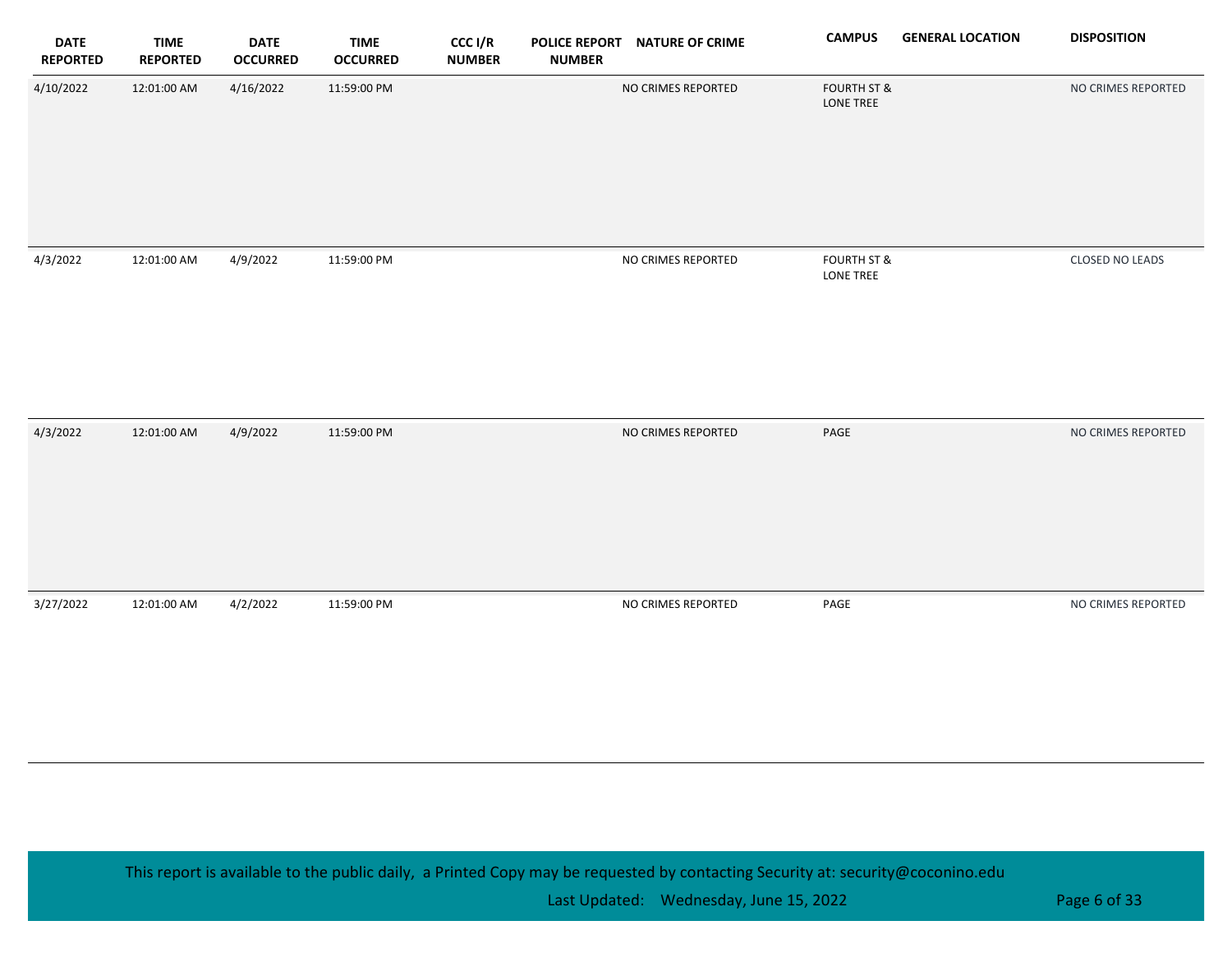| <b>DATE</b><br><b>REPORTED</b> | <b>TIME</b><br><b>REPORTED</b> | <b>DATE</b><br><b>OCCURRED</b> | <b>TIME</b><br><b>OCCURRED</b> | CCC I/R<br><b>NUMBER</b> | <b>POLICE REPORT</b><br><b>NUMBER</b> | <b>NATURE OF CRIME</b> | <b>CAMPUS</b>                       | <b>GENERAL LOCATION</b> | <b>DISPOSITION</b> |
|--------------------------------|--------------------------------|--------------------------------|--------------------------------|--------------------------|---------------------------------------|------------------------|-------------------------------------|-------------------------|--------------------|
| 3/27/2022                      | 12:01:00 AM                    | 4/2/2000                       | 11:59:00 PM                    |                          |                                       | NO CRIMES REPORTED     | <b>FOURTH ST &amp;</b><br>LONE TREE |                         | NO CRIMES REPORTED |
| 3/20/2022                      | 12:01:00 AM                    | 3/26/2022                      | 11:59:00 PM                    |                          |                                       | NO CRIMES REPORTED     | $\ensuremath{\mathsf{PAGE}}$        |                         | NO CRIMES REPORTED |
| 3/20/2022                      | 12:01:00 AM                    | 3/26/2022                      | 11:59:00 PM                    |                          |                                       | NO CRIMES REPORTED     | <b>FOURTH ST &amp;</b><br>LONE TREE |                         | NO CRIMES REPORTED |
| 3/13/2022                      | 12:01:00 AM                    | 3/19/2022                      | 11:59:00 PM                    |                          |                                       | NO CRIMES REPORTED     | <b>FOURTH ST &amp;</b><br>LONE TREE |                         | NO CRIMES REPORTED |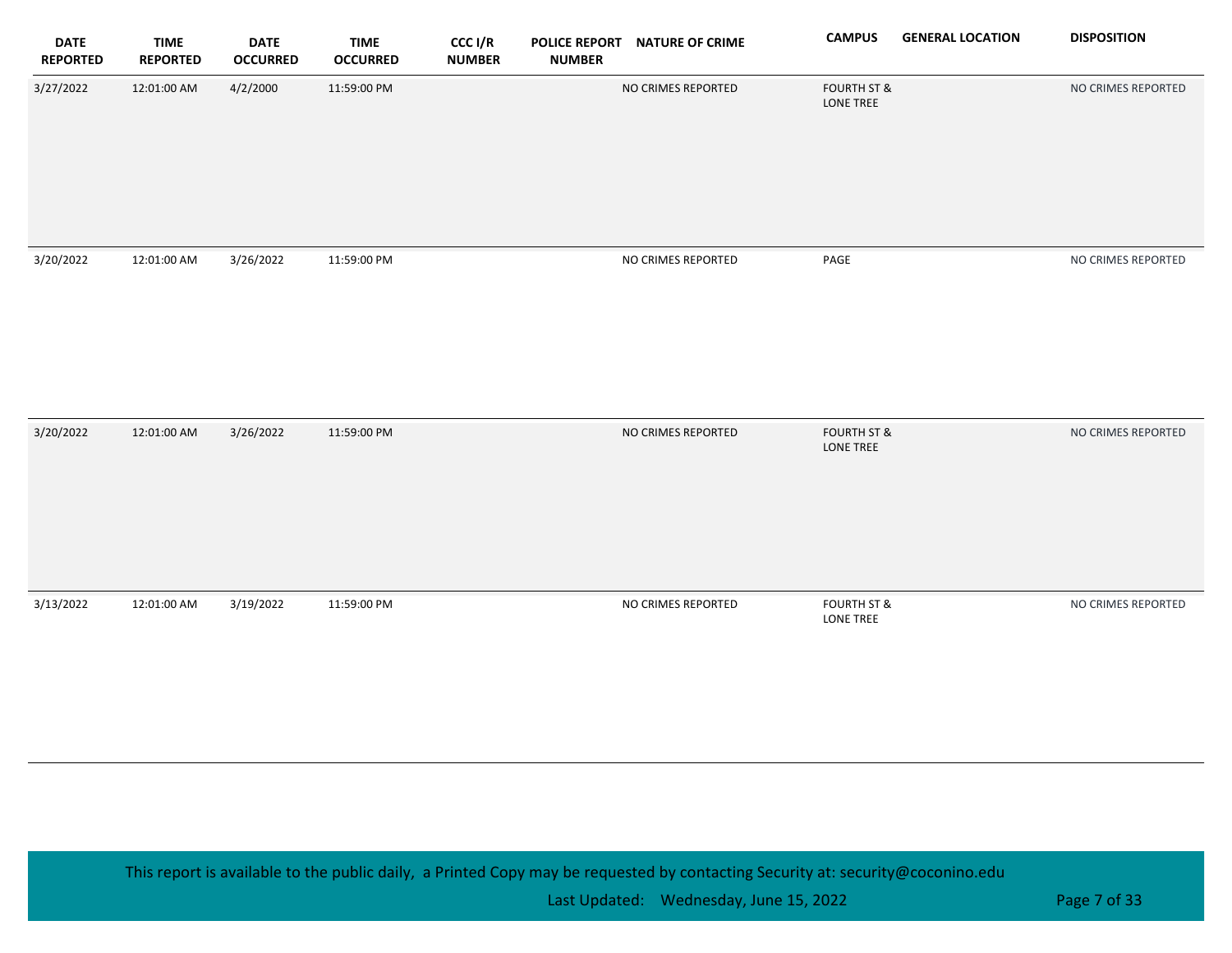| <b>DATE</b><br><b>REPORTED</b> | <b>TIME</b><br><b>REPORTED</b> | <b>DATE</b><br><b>OCCURRED</b> | <b>TIME</b><br><b>OCCURRED</b> | CCC I/R<br><b>NUMBER</b> | <b>POLICE REPORT</b><br><b>NUMBER</b> | <b>NATURE OF CRIME</b>     | <b>CAMPUS</b>                              | <b>GENERAL LOCATION</b> | <b>DISPOSITION</b>           |
|--------------------------------|--------------------------------|--------------------------------|--------------------------------|--------------------------|---------------------------------------|----------------------------|--------------------------------------------|-------------------------|------------------------------|
| 3/9/2022                       | 9:00:00 PM                     | 3/9/2022                       | 8:30:00 PM                     | 4ST-IR22-005             | N/A                                   | DISORDERLY CONDUCT/ASSAULT | <b>FOURTH ST</b>                           |                         | Referred to Police<br>Agency |
| 3/6/2022                       | 12:01:00 AM                    | 3/12/2022                      | 11:59:00 PM                    |                          |                                       | NO CRIMES REPORTED         | LONE TREE                                  |                         | NO CRIMES REPORTED           |
| 2/27/2022                      | 12:01:00 AM                    | 3/5/2022                       | 11:59:00 PM                    |                          |                                       | NO CRIMES REPORTED         | FOURTH ST,<br>LONE TREE.                   |                         | NO CRIMES REPORTED           |
| 2/27/2022                      | 12:01:00 AM                    | 3/5/2022                       | 11:59:00 PM                    |                          |                                       | NO CRIMES REPORTED         | <b>FOURTH ST &amp;</b><br><b>LONE TREE</b> |                         | NO CRIMES REPORTED           |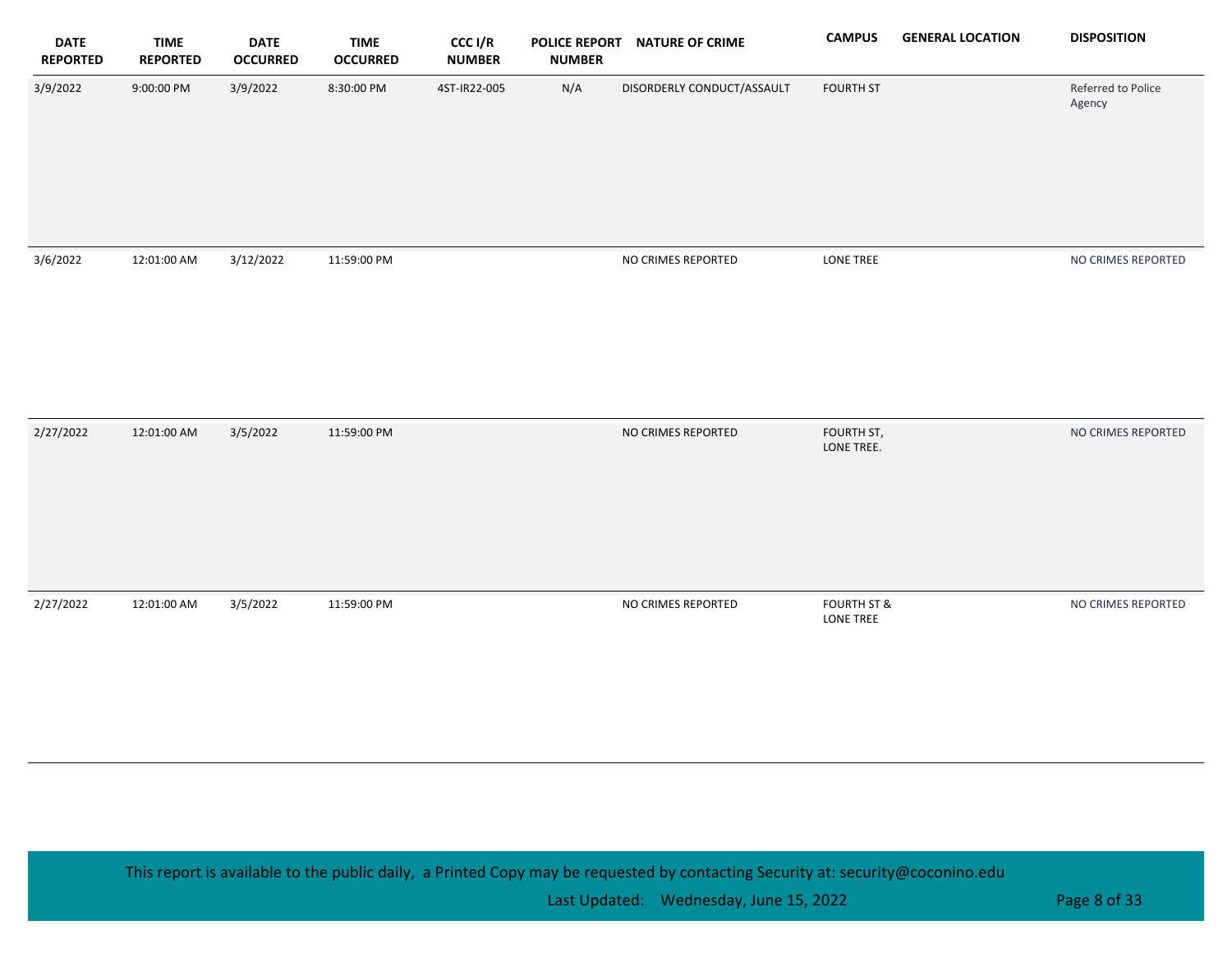| <b>DATE</b><br><b>REPORTED</b> | <b>TIME</b><br><b>REPORTED</b> | <b>DATE</b><br><b>OCCURRED</b> | <b>TIME</b><br><b>OCCURRED</b> | CCC I/R<br><b>NUMBER</b> | <b>POLICE REPORT</b><br><b>NUMBER</b> | <b>NATURE OF CRIME</b> | <b>CAMPUS</b>    | <b>GENERAL LOCATION</b>                                                 | <b>DISPOSITION</b>           |
|--------------------------------|--------------------------------|--------------------------------|--------------------------------|--------------------------|---------------------------------------|------------------------|------------------|-------------------------------------------------------------------------|------------------------------|
| 2/21/2022                      | 10:06:00 AM                    | 2/21/2022                      | 1:31:00 PM                     | 4ST-IR22-003             | P22-02491                             | <b>GRAFFITI</b>        | <b>FOURTH ST</b> | <b>EMPLOYEE PARKING LOT-</b><br><b>CCC SIGNS</b>                        | Referred to Police<br>Agency |
| 2/20/2022                      | 12:01:00 AM                    | 2/27/2022                      | 11:59:00 PM                    |                          |                                       | NO CRIMES REPORTED     | <b>LONE TREE</b> |                                                                         | NO CRIMES REPORTED           |
| 2/20/2022                      | 12:01:00 AM                    | 2/27/2022                      | 11:59:00 PM                    |                          |                                       | NO CRIMES REPORTED     | <b>LONE TREE</b> |                                                                         | NO CRIMES REPORTED           |
| 2/1/2022                       | 7:05:00 AM                     | 1/31/2022                      | 10:06:00 PM                    | 4ST-IR22-002             | P22-01517                             | <b>GRAFFITI</b>        | <b>FOURTH ST</b> | CDL Parking, General Parking,<br>Employee Parking, and Rear<br>of Site. | Referred to Police<br>Agency |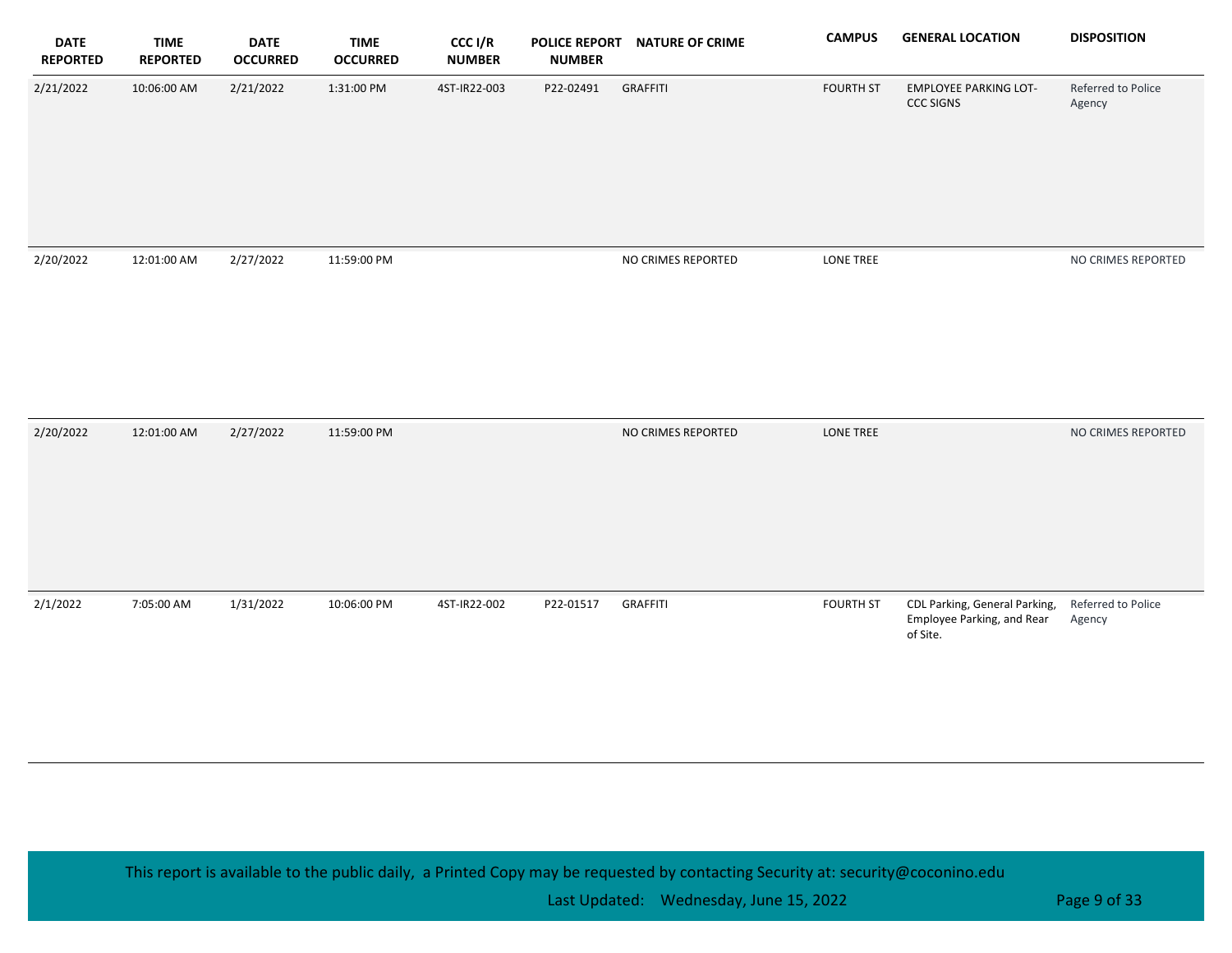| <b>DATE</b><br><b>REPORTED</b> | <b>TIME</b><br><b>REPORTED</b> | <b>DATE</b><br><b>OCCURRED</b> | <b>TIME</b><br><b>OCCURRED</b> | CCC I/R<br><b>NUMBER</b> | <b>NUMBER</b> | POLICE REPORT NATURE OF CRIME | <b>CAMPUS</b>                              | <b>GENERAL LOCATION</b> | <b>DISPOSITION</b> |
|--------------------------------|--------------------------------|--------------------------------|--------------------------------|--------------------------|---------------|-------------------------------|--------------------------------------------|-------------------------|--------------------|
| 1/30/2022                      | 12:01:00 AM                    | 1/23/2022                      | 11:59:00 PM                    |                          |               | NO CRIMES REPORTED            | PAGE                                       |                         | NO CRIMES REPORTED |
| 1/16/2022                      | 11:59:00 PM                    | 1/23/2022                      | 12:01:00 AM                    |                          |               | NO CRIMES REPORTED            | <b>FOURTH ST &amp;</b><br>LONE TREE        |                         | NO CRIMES REPORTED |
| 1/16/2022                      | 11:59:00 PM                    | 1/23/2022                      | 12:01:00 AM                    |                          |               | NO CRIMES REPORTED            | $\ensuremath{\mathsf{PAGE}}$               |                         | NO CRIMES REPORTED |
| 12/10/2021                     | 11:59:00 PM                    | 12/17/2021                     | 12:01:00 AM                    |                          |               | NO CRIMES REPORTED            | <b>FOURTH ST &amp;</b><br><b>LONE TREE</b> |                         | NO CRIMES REPORTED |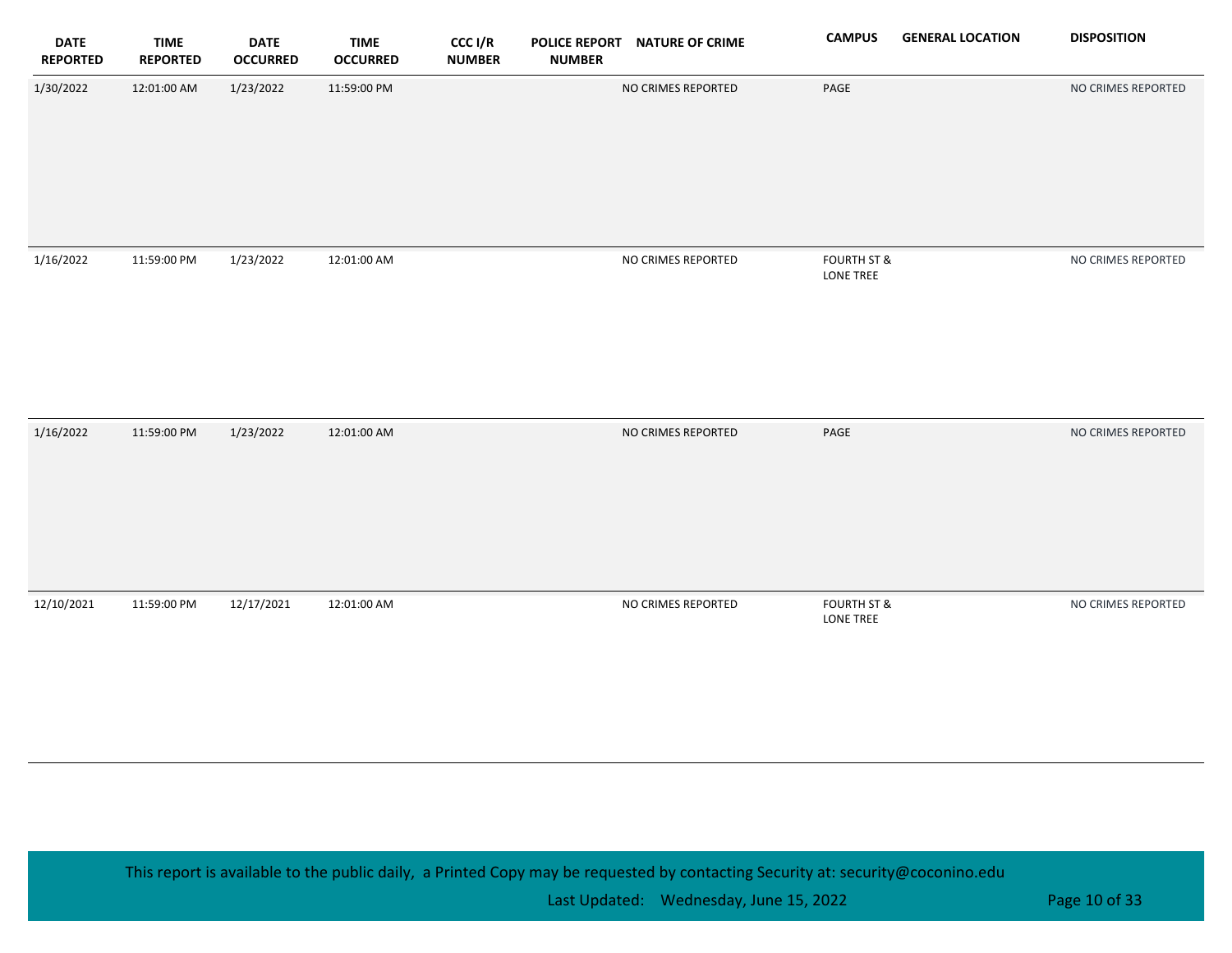| <b>DATE</b><br><b>REPORTED</b> | <b>TIME</b><br><b>REPORTED</b> | <b>DATE</b><br><b>OCCURRED</b> | <b>TIME</b><br><b>OCCURRED</b> | CCC I/R<br><b>NUMBER</b> | <b>POLICE REPORT</b><br><b>NUMBER</b> | <b>NATURE OF CRIME</b> | <b>CAMPUS</b>                       | <b>GENERAL LOCATION</b>                                 | <b>DISPOSITION</b> |
|--------------------------------|--------------------------------|--------------------------------|--------------------------------|--------------------------|---------------------------------------|------------------------|-------------------------------------|---------------------------------------------------------|--------------------|
| 12/10/2021                     | 11:59:00 PM                    | 12/17/2021                     | 12:01:00 AM                    |                          |                                       | NO CRIMES REPORTED     | PAGE                                |                                                         | NO CRIMES REPORTED |
| 12/6/2021                      | 8:05:00 AM                     | 11/30/2021                     | 1:23:00 PM                     | 4ST-IR21-019             |                                       | DISORDERLY CONDUCT     | <b>FOURTH ST</b>                    | Fourth Street Parking Lot in<br><b>CDL Driving Area</b> |                    |
| 11/28/2021                     | 11:59:00 PM                    | 11/21/2021                     | 12:01:00 AM                    |                          |                                       | NO CRIMES REPORTED     | PAGE                                |                                                         | NO CRIMES REPORTED |
| 11/28/2021                     | 11:59:00 PM                    | 11/21/2021                     | 12:01:00 AM                    |                          |                                       | NO CRIMES REPORTED     | <b>FOURTH ST &amp;</b><br>LONE TREE |                                                         | NO CRIMES REPORTED |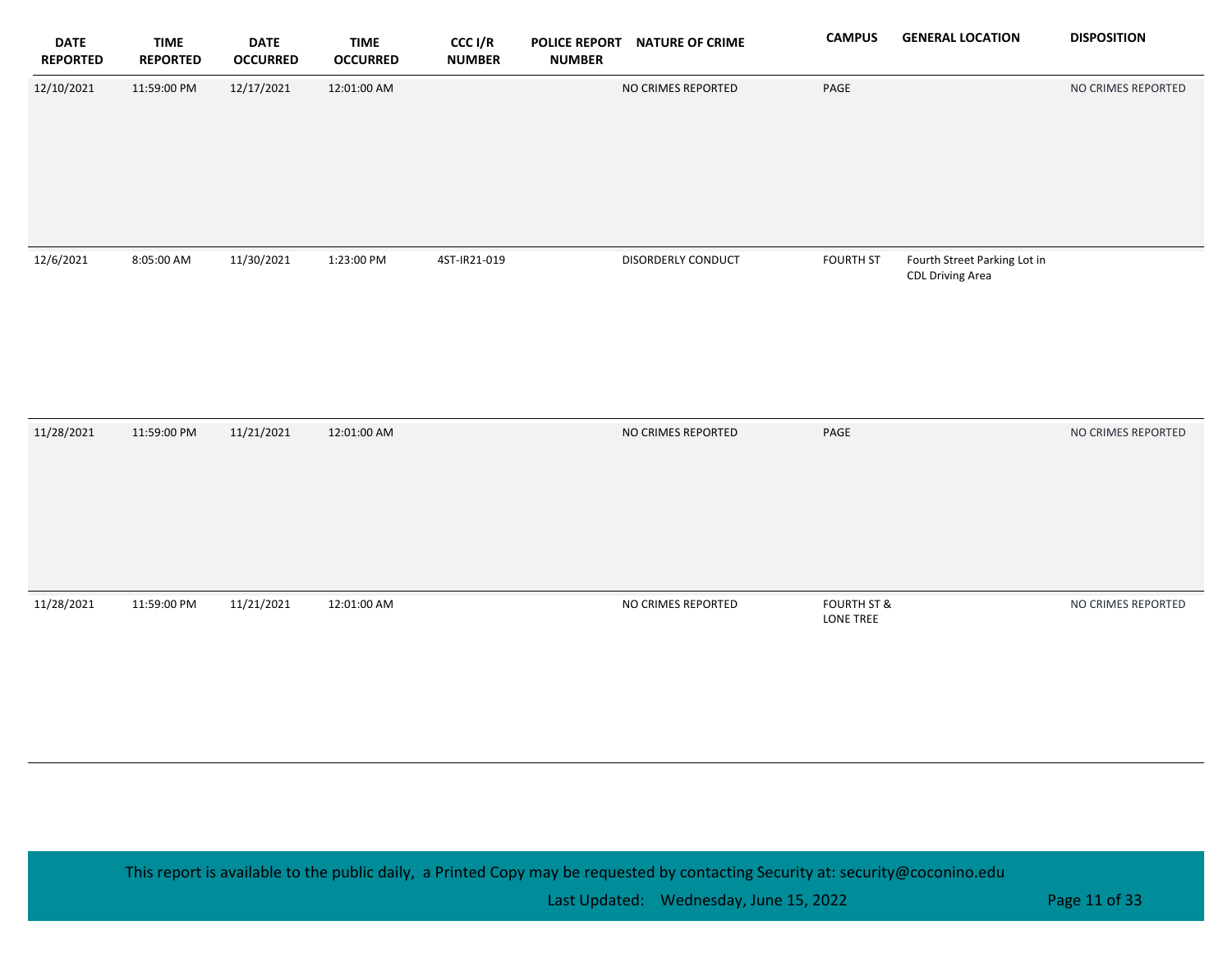| <b>DATE</b><br><b>REPORTED</b> | <b>TIME</b><br><b>REPORTED</b> | <b>DATE</b><br><b>OCCURRED</b> | <b>TIME</b><br><b>OCCURRED</b> | CCC I/R<br><b>NUMBER</b> | <b>POLICE REPORT</b><br><b>NUMBER</b> | <b>NATURE OF CRIME</b> | <b>CAMPUS</b>                       | <b>GENERAL LOCATION</b> | <b>DISPOSITION</b> |
|--------------------------------|--------------------------------|--------------------------------|--------------------------------|--------------------------|---------------------------------------|------------------------|-------------------------------------|-------------------------|--------------------|
| 11/21/2021                     | 11:59:00 PM                    | 11/14/2021                     | 12:01:00 AM                    |                          |                                       | NO CRIMES REPORTED     | <b>FOURTH ST &amp;</b><br>LONE TREE |                         | NO CRIMES REPORTED |
|                                |                                |                                |                                |                          |                                       |                        |                                     |                         |                    |
| 11/21/2021                     | 11:59:00 PM                    | 11/14/2021                     | 12:01:00 AM                    |                          |                                       | NO CRIMES REPORTED     | PAGE                                |                         |                    |
| 11/14/2021                     | 12:01:00 AM                    | 11/7/2021                      | 11:59:00 PM                    |                          |                                       | NO CRIMES REPORTED     | <b>FOURTH ST &amp;</b><br>LONE TREE |                         | NO CRIMES REPORTED |
| 11/14/2021                     | 12:01:00 AM                    | 11/7/2021                      | 11:59:00 PM                    |                          |                                       | NO CRIMES REPORTED     | PAGE                                | Page Campus             | NO CRIMES REPORTED |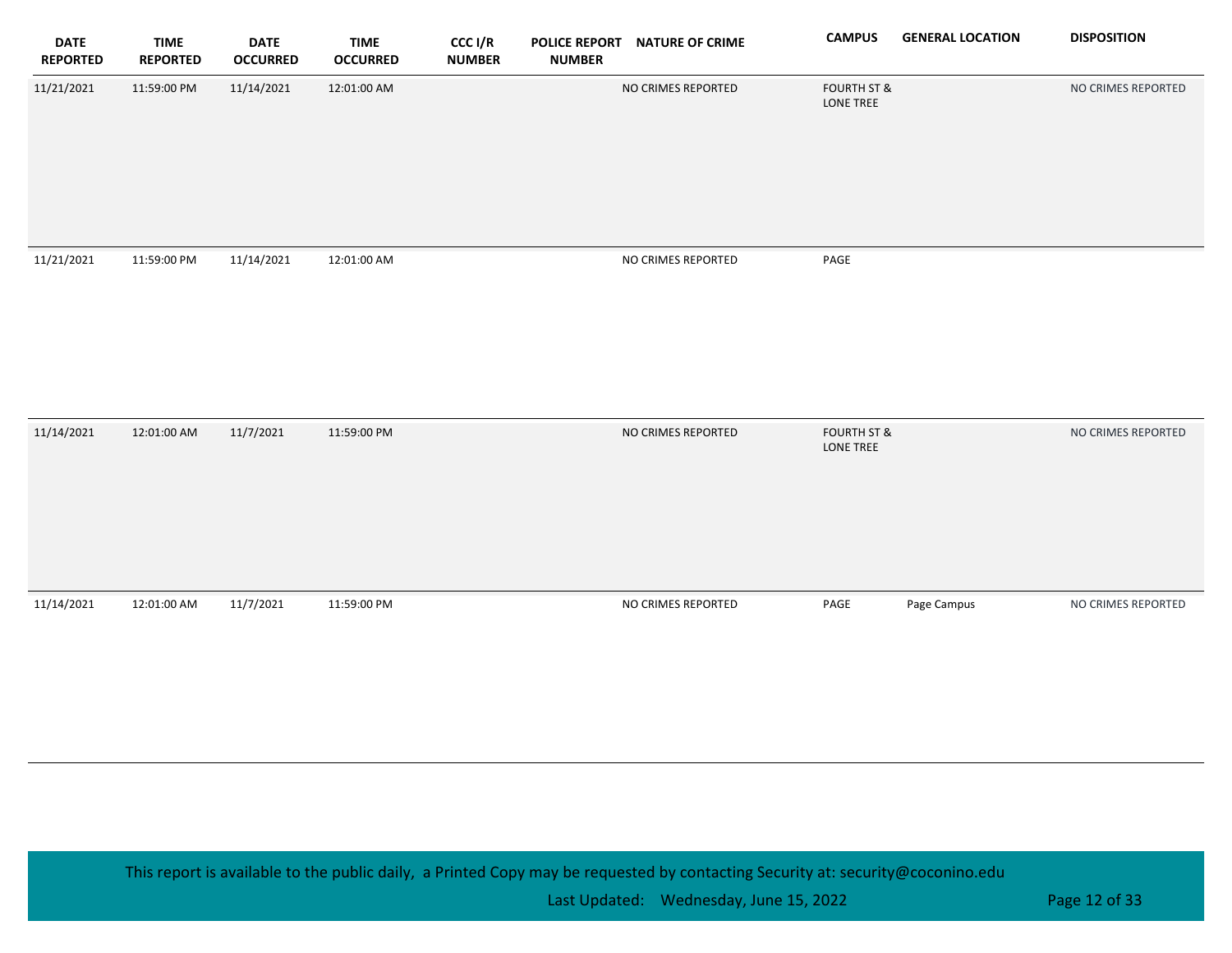| <b>DATE</b><br><b>REPORTED</b> | <b>TIME</b><br><b>REPORTED</b> | <b>DATE</b><br><b>OCCURRED</b> | <b>TIME</b><br><b>OCCURRED</b> | CCC I/R<br><b>NUMBER</b> | <b>NUMBER</b> | POLICE REPORT NATURE OF CRIME | <b>CAMPUS</b>                       | <b>GENERAL LOCATION</b> | <b>DISPOSITION</b> |
|--------------------------------|--------------------------------|--------------------------------|--------------------------------|--------------------------|---------------|-------------------------------|-------------------------------------|-------------------------|--------------------|
| 10/24/2021                     | 11:59:00 PM                    | 10/18/2021                     | 12:01:00 AM                    | N/A                      | N/A           | NO CRIMES REPORTED            | <b>FOURTH ST &amp;</b><br>LONE TREE |                         | NO CRIMES REPORTED |
| 10/10/2021                     | 11:59:00 PM                    | 10/3/2021                      | 12:01:00 AM                    | N/A                      | N/A           | NO CRIMES REPORTED            | <b>FOURTH ST &amp;</b><br>LONE TREE |                         | NO CRIMES REPORTED |
| 10/3/2021                      | 11:59:00 PM                    | 9/26/2021                      | 12:01:00 AM                    | N/A                      | N/A           | NO CRIMES REPORTED            | <b>FOURTH ST &amp;</b><br>LONE TREE |                         | CLOSED NO LEADS    |
| 9/17/2021                      | 6:00:00 PM                     | 9/17/2021                      | 6:00:00 PM                     |                          |               |                               | <b>FOURTH ST &amp;</b><br>LONE TREE |                         |                    |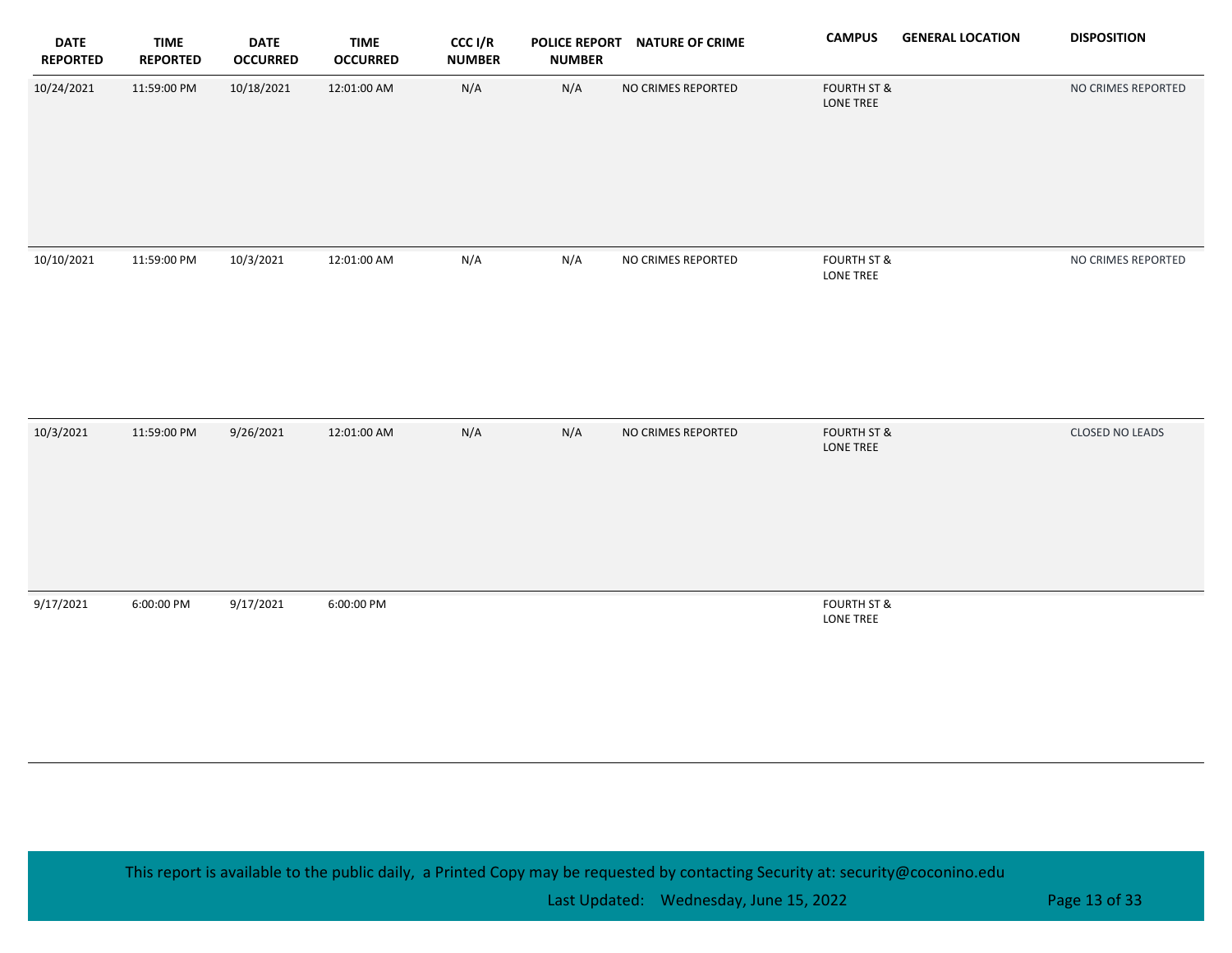| <b>DATE</b><br><b>REPORTED</b> | <b>TIME</b><br><b>REPORTED</b> | <b>DATE</b><br><b>OCCURRED</b> | <b>TIME</b><br><b>OCCURRED</b> | CCC I/R<br><b>NUMBER</b> | <b>POLICE REPORT</b><br><b>NUMBER</b> | <b>NATURE OF CRIME</b> | <b>CAMPUS</b>    | <b>GENERAL LOCATION</b>                                   | <b>DISPOSITION</b>           |
|--------------------------------|--------------------------------|--------------------------------|--------------------------------|--------------------------|---------------------------------------|------------------------|------------------|-----------------------------------------------------------|------------------------------|
| 7/14/2021                      | 9:53:00 AM                     | 7/14/2021                      | 9:53:00 AM                     | 4ST-IR21-016             | P21-08925                             | <b>GRAFFITI</b>        | <b>FOURTH ST</b> | East Employee Parking Lot<br>Carport & SW No Parking Sign | <b>CLOSED NO LEADS</b>       |
| 6/28/2021                      | 2:00:00 PM                     | 6/28/2021                      | 2:00:00 PM                     | 4ST-IR21-015             | P21-08202                             | <b>GRAFFITI</b>        | <b>FOURTH ST</b> | <b>EMPLOYEE PARKING</b>                                   | Referred to Police<br>Agency |
| 6/14/2021                      | 3:58:00 PM                     | 6/14/2021                      | 3:58:00 PM                     | 4ST-IR21-014             | P21-07557                             | <b>GRAFFITI</b>        | <b>FOURTH ST</b> | <b>Employee/General Parking</b>                           | Referred to Police<br>Agency |
| 6/8/2021                       | 10:00:00 AM                    | 5/12/2021                      | 11:00:00 PM                    | 4ST-IR21-012             | P21-03704                             | LARCENY-THEFT          | <b>FOURTH ST</b> | CTE Wing                                                  | Referred to Police<br>Agency |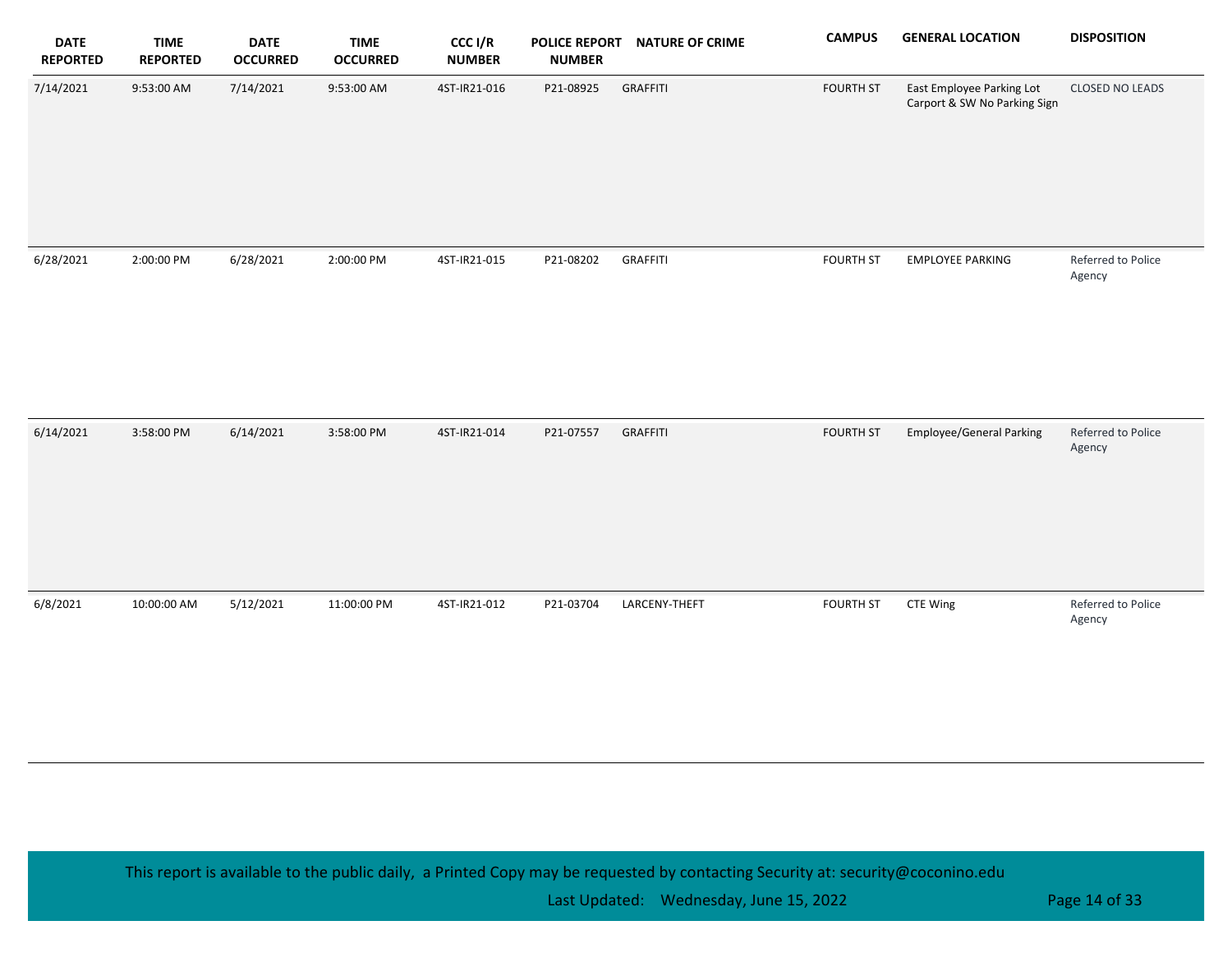| <b>DATE</b><br><b>REPORTED</b> | <b>TIME</b><br><b>REPORTED</b> | <b>DATE</b><br><b>OCCURRED</b> | <b>TIME</b><br><b>OCCURRED</b> | CCC I/R<br><b>NUMBER</b> | <b>POLICE REPORT</b><br><b>NUMBER</b> | <b>NATURE OF CRIME</b>       | <b>CAMPUS</b>    | <b>GENERAL LOCATION</b>                                                        | <b>DISPOSITION</b>           |
|--------------------------------|--------------------------------|--------------------------------|--------------------------------|--------------------------|---------------------------------------|------------------------------|------------------|--------------------------------------------------------------------------------|------------------------------|
| 5/20/2021                      | 3:22:00 PM                     | 5/20/2021                      | 3:22:00 PM                     | 4ST-IR21-011             | P2106372                              | <b>GRAFFITI</b>              | <b>FOURTH ST</b> | <b>Employee Parking</b>                                                        | CLOSED NO LEADS              |
| 5/3/2021                       | 3:30:00 PM                     | 5/3/2021                       | 3:16:00 PM                     | 4st-IR21-009             | P2105548                              | WEAPONS, CARRYING-POSSESSION | <b>FOURTH ST</b> | Main Entrance - B-wing<br>Entrance (Sidewalk)/General<br>Parking/North Country | <b>CLOSED ARREST</b>         |
| 4/6/2021                       | 5:44:00 PM                     | 4/6/2021                       | 5:12:00 PM                     | 4ST-IR21-008             | P21-04251                             | LARCENY-THEFT                | <b>FOURTH ST</b> | Library Grounds                                                                | <b>CLOSED NO LEADS</b>       |
| 2/11/2021                      | 6:05:00 PM                     | 2/11/2021                      | 6:05:00 PM                     | 4ST-IR21-006             | P21-01925                             | DOMESTIC VIOLENCE            | <b>FOURTH ST</b> | <b>General Parking</b>                                                         | Referred to Police<br>Agency |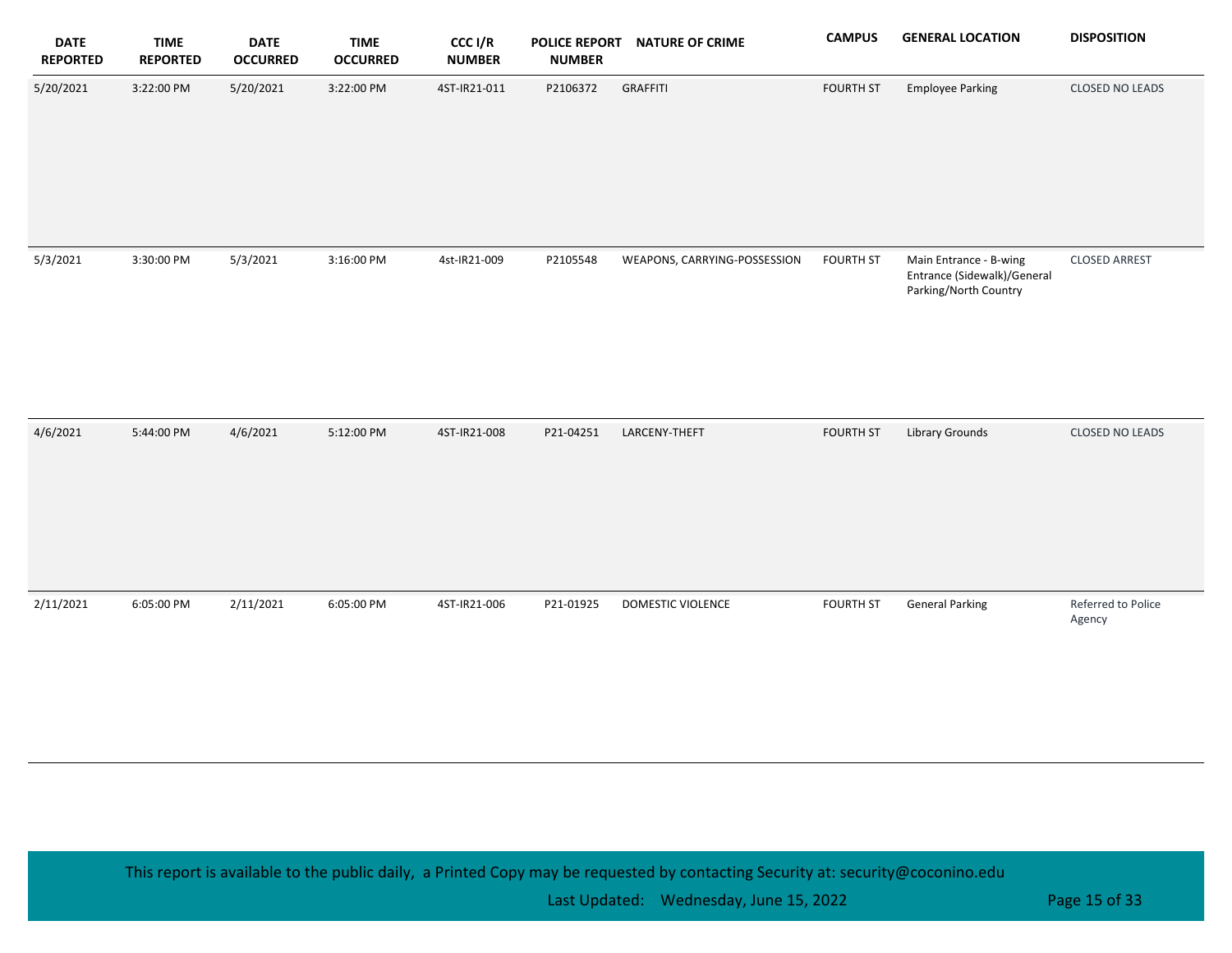| <b>DATE</b><br><b>REPORTED</b> | <b>TIME</b><br><b>REPORTED</b> | <b>DATE</b><br><b>OCCURRED</b> | <b>TIME</b><br><b>OCCURRED</b> | CCC I/R<br><b>NUMBER</b> | <b>POLICE REPORT</b><br><b>NUMBER</b> | <b>NATURE OF CRIME</b> | <b>CAMPUS</b>    | <b>GENERAL LOCATION</b>                              | <b>DISPOSITION</b>           |
|--------------------------------|--------------------------------|--------------------------------|--------------------------------|--------------------------|---------------------------------------|------------------------|------------------|------------------------------------------------------|------------------------------|
| 2/10/2021                      | 10:23:00 AM                    | 2/9/2021                       | 2:12:00 PM                     | 4ST-IR21-005             | P21-01835                             | CRIMINAL DAMAGE        | <b>FOURTH ST</b> | Northwest Library dumpster<br>& northcentral APS box | Referred to Police<br>Agency |
| 2/1/2021                       | 10:05:00 AM                    | 12/10/2020                     |                                | 4ST-IR21-004             | P21-011434                            | LARCENY-THEFT          | <b>FOURTH ST</b> | B-7 Office Cabinet                                   | CLOSED NO LEADS              |
| 1/15/2021                      | 12:20:00 PM                    | 1/15/2021                      | 12:20:00 PM                    | 4ST-IR21-002             | P21-00587                             | <b>CRIMINAL DAMAGE</b> | <b>FOURTH ST</b> | King St to Employee Carport                          | <b>CLOSED NO LEADS</b>       |
| 1/7/2021                       | 1:44:00 PM                     | 1/1/2021                       | 7:00:00 AM                     | 4ST-IR21-001             |                                       | LARCENY-THEFT          | <b>FOURTH ST</b> | B-2 Office                                           | CLOSED NO LEADS              |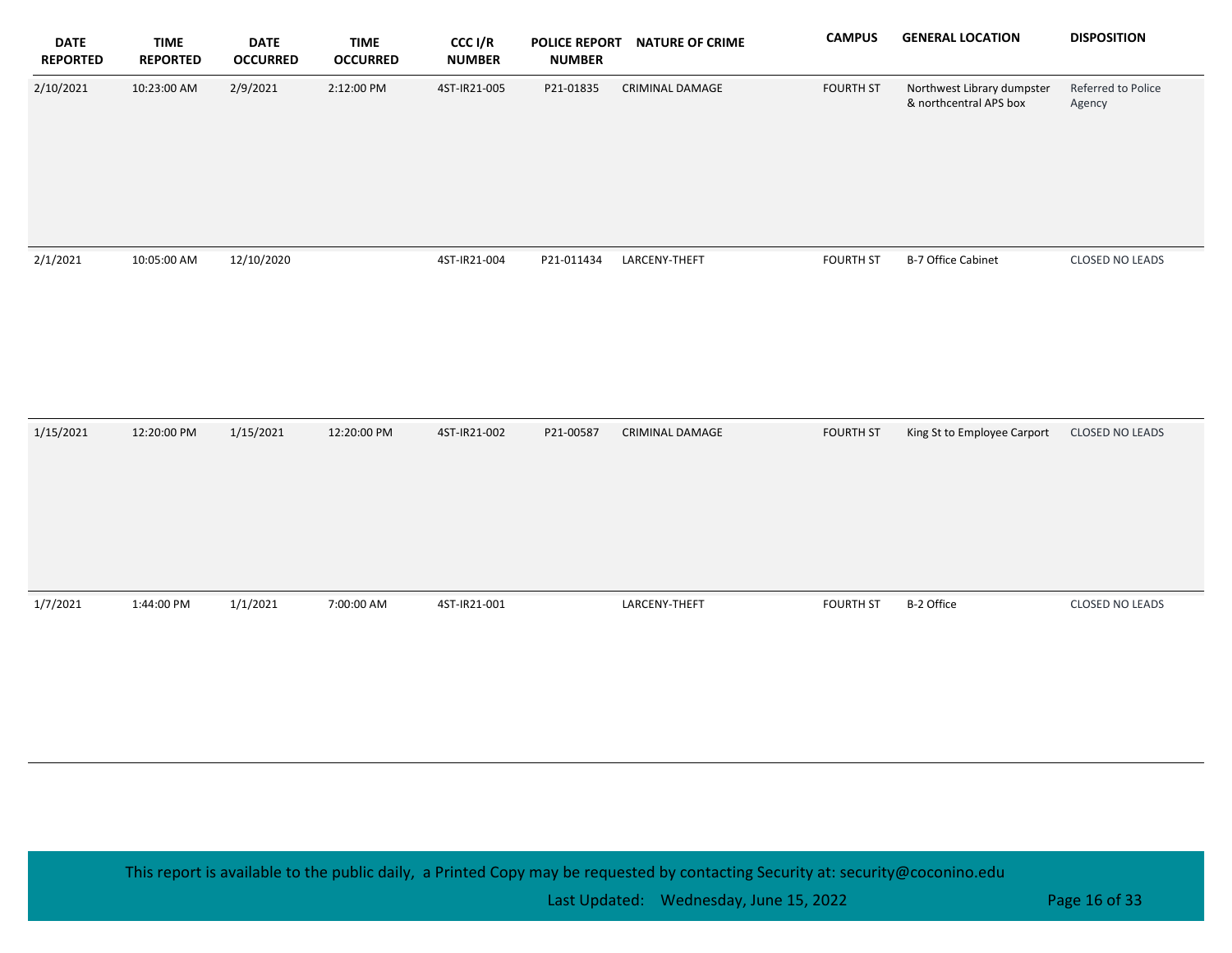| <b>DATE</b><br><b>REPORTED</b> | <b>TIME</b><br><b>REPORTED</b> | <b>DATE</b><br><b>OCCURRED</b> | <b>TIME</b><br><b>OCCURRED</b> | CCC I/R<br><b>NUMBER</b> | <b>POLICE REPORT</b><br><b>NUMBER</b> | <b>NATURE OF CRIME</b> | <b>CAMPUS</b>    | <b>GENERAL LOCATION</b>                                                                      | <b>DISPOSITION</b> |
|--------------------------------|--------------------------------|--------------------------------|--------------------------------|--------------------------|---------------------------------------|------------------------|------------------|----------------------------------------------------------------------------------------------|--------------------|
| 11/12/2020                     | 8:00:00 AM                     | 11/10/2020                     | 6:50:00 PM                     | LT-IR20-035              |                                       | LIQUOR LAW VIOLATIONS  | LONE TREE        | Patio outside building 100                                                                   | CLOSED NO LEADS    |
| 10/13/2020                     | 11:22:00 PM                    |                                |                                | 4ST-IR20-014             | P20-14831                             | CRIMINAL DAMAGE        | <b>FOURTH ST</b> | Graffiti on city recycling<br>dumpster in employee<br>parking lot.                           | CLOSED NO LEADS    |
| 10/13/2020                     | 4:50:00 PM                     |                                |                                | P-IR20-003               |                                       | CRIMINAL DAMAGE        | PAGE             | Graffiti on two trash can lids<br>located by north side parking<br>structure                 | CLOSED NO LEADS    |
| 10/12/2020                     | 7:32:00 AM                     |                                |                                | 4ST-IR20-013             | P20-14761                             | CRIMINAL DAMAGE        | <b>FOURTH ST</b> | Graffiti on outside library<br>windows which was cleaned<br>off with no permanent<br>damage. | CLOSED NO LEADS    |

Last Updated: Wednesday, June 15, 2022 **Page 17 of 33** and 2011 12:00 Page 17 of 33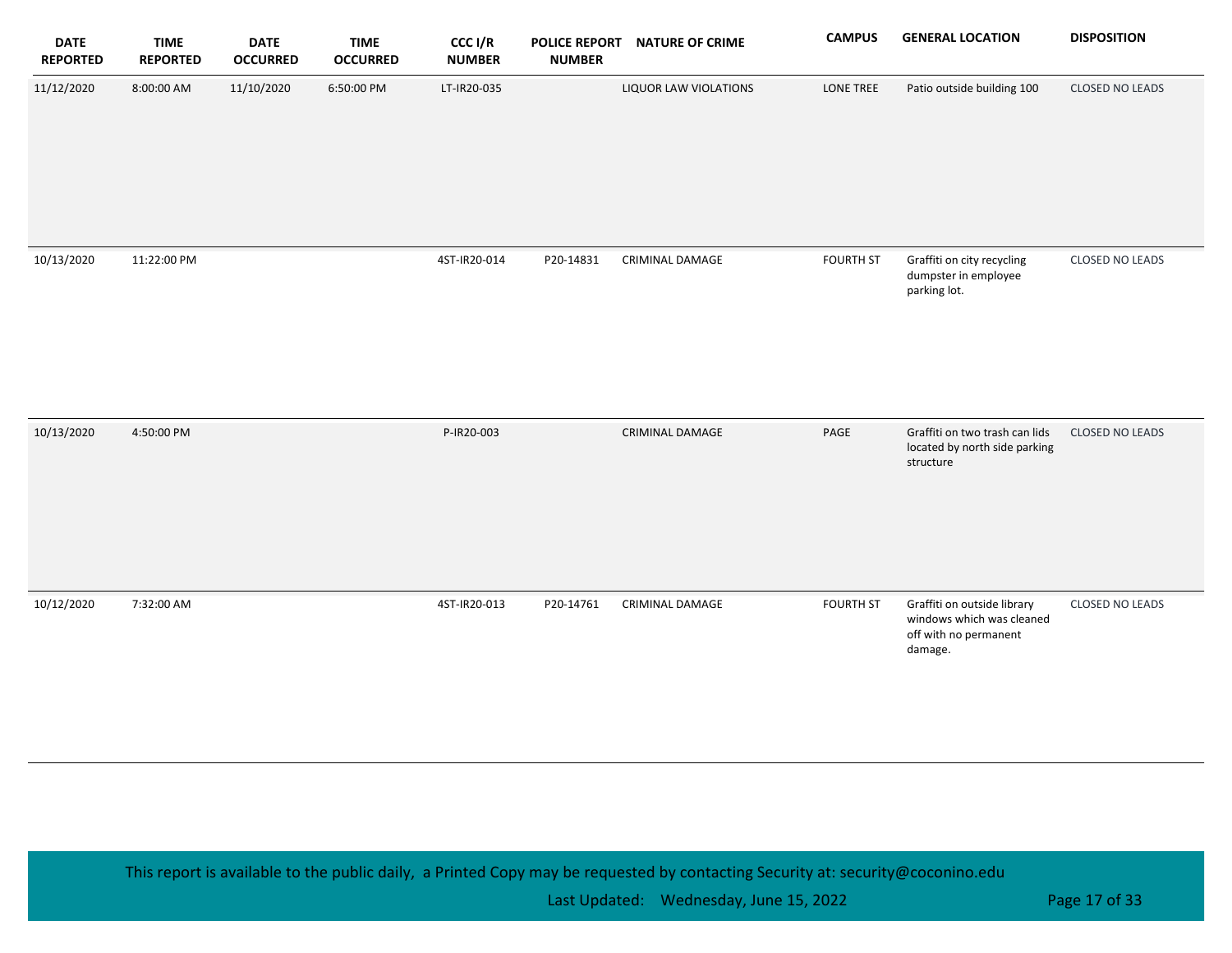| <b>DATE</b><br><b>REPORTED</b> | <b>TIME</b><br><b>REPORTED</b> | <b>DATE</b><br><b>OCCURRED</b> | <b>TIME</b><br><b>OCCURRED</b> | CCC I/R<br><b>NUMBER</b> | <b>NUMBER</b> | POLICE REPORT NATURE OF CRIME                     | <b>CAMPUS</b>    | <b>GENERAL LOCATION</b>                                         | <b>DISPOSITION</b> |
|--------------------------------|--------------------------------|--------------------------------|--------------------------------|--------------------------|---------------|---------------------------------------------------|------------------|-----------------------------------------------------------------|--------------------|
| 10/9/2020                      | 10:00:00 AM                    | 10/9/2020                      | 10:00:00 AM                    | LT-IR20-034              |               | ARSON                                             | LONE TREE        | South side of art patio near<br>garden water tank               | CLOSED NO LEADS    |
| 10/6/2020                      | 1:00:00 PM                     | 10/6/2020                      | 1:00:00 PM                     | LT-IR20-033              |               | CRIMINAL DAMAGE                                   | LONE TREE        | South West concrete sidewalk CLOSED NO LEADS<br>of building 600 |                    |
| 10/6/2020                      | 5:00:00 PM                     | 10/6/2020                      | 4:15:00 PM                     | P-IR20-002               | 20-10659      | DRUG ABUSE VIOLATIONS                             | PAGE             | Outside steps next to N/S<br>parking structure                  | CLOSED NO LEADS    |
| 8/28/2020                      | 9:00:00 AM                     |                                |                                |                          | <b>NA</b>     | PROHIBITED PUBLIC ACT<br>DEFECATE IN PUBLIC PLACE | <b>FOURTH ST</b> | employee parking lot                                            | CLOSED NO LEADS    |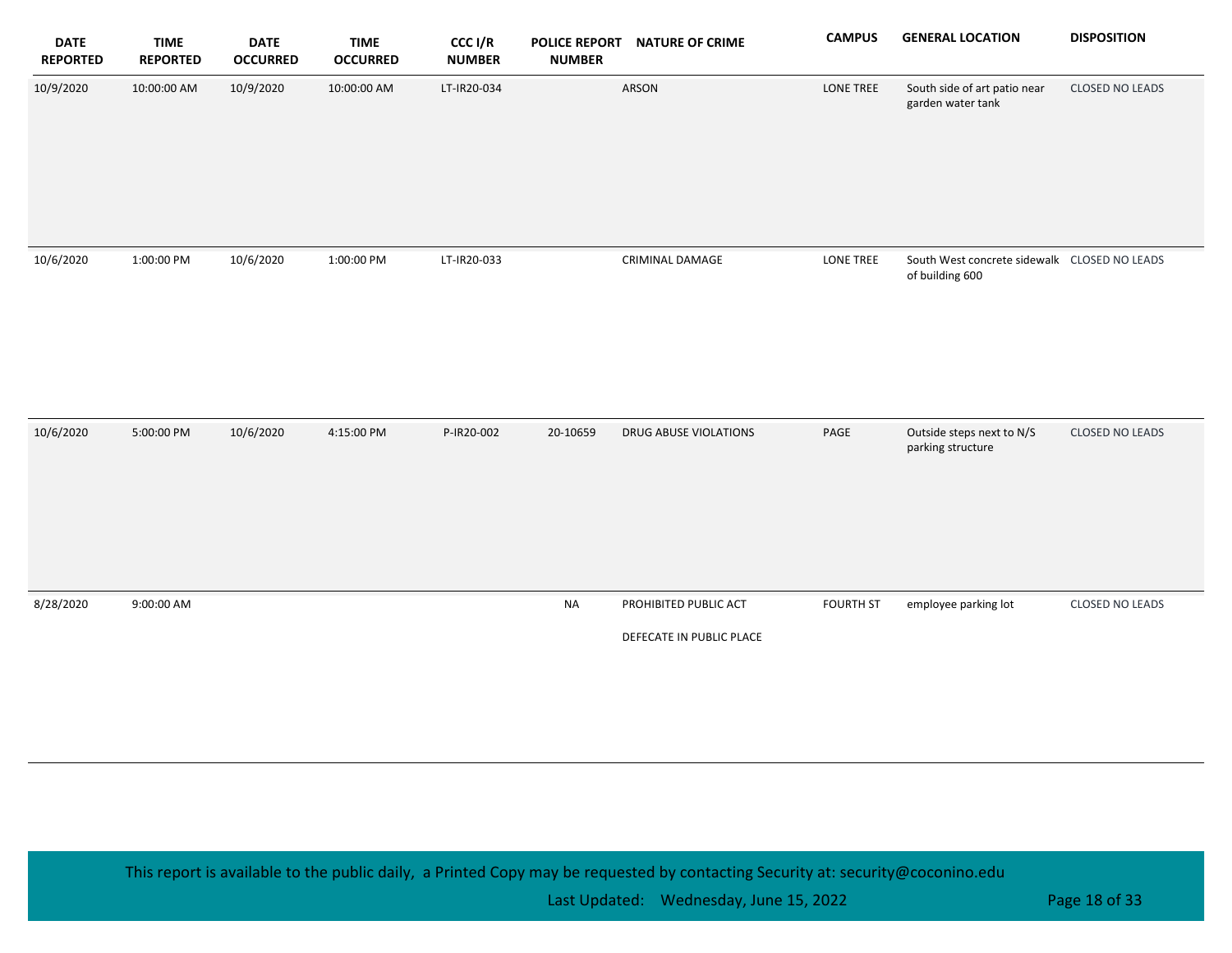| <b>DATE</b><br><b>REPORTED</b> | <b>TIME</b><br><b>REPORTED</b> | <b>DATE</b><br><b>OCCURRED</b> | <b>TIME</b><br><b>OCCURRED</b> | CCC I/R<br><b>NUMBER</b> | <b>POLICE REPORT</b><br><b>NUMBER</b> | <b>NATURE OF CRIME</b>                                 | <b>CAMPUS</b>    | <b>GENERAL LOCATION</b>                          | <b>DISPOSITION</b> |
|--------------------------------|--------------------------------|--------------------------------|--------------------------------|--------------------------|---------------------------------------|--------------------------------------------------------|------------------|--------------------------------------------------|--------------------|
| 8/27/2020                      | 2:56:00 PM                     | 8/27/2020                      | 2:56:00 PM                     | P-IR20-002               |                                       | DRUG ABUSE VIOLATIONS                                  | PAGE             | Rocks near stairs to parking lot CLOSED NO LEADS |                    |
| 8/27/2020                      | 1:40:00 PM                     | 8/27/2020                      | 1:40:00 PM                     | 4ST-IR20-0011            | <b>NA</b>                             | PROHIBITED PUBLIC ACTIVITY<br>DEFECATE IN PUBLIC PLACE | <b>FOURTH ST</b> | Fourth St. Campus Employee<br>Parking Lot        | CLOSED NO LEADS    |
| 8/21/2020                      | 1:15:00 PM                     | 8/20/2020                      | 3:30:00 PM                     | P-IR20-001               |                                       | Page 20-08519 DRUG ABUSE VIOLATIONS                    | PAGE             | On Campus                                        | CLOSED NO LEADS    |
| 8/17/2020                      | 8:37:00 AM                     | 8/17/2020                      | 8:30:00 AM                     | 4ST-IR20-010             |                                       | PROHIBITED PUBLIC ACTIVITY<br>DEFECATE IN PUBLIC PLACE | <b>FOURTH ST</b> | Fourth St campus parking lot                     | CLOSED NO LEADS    |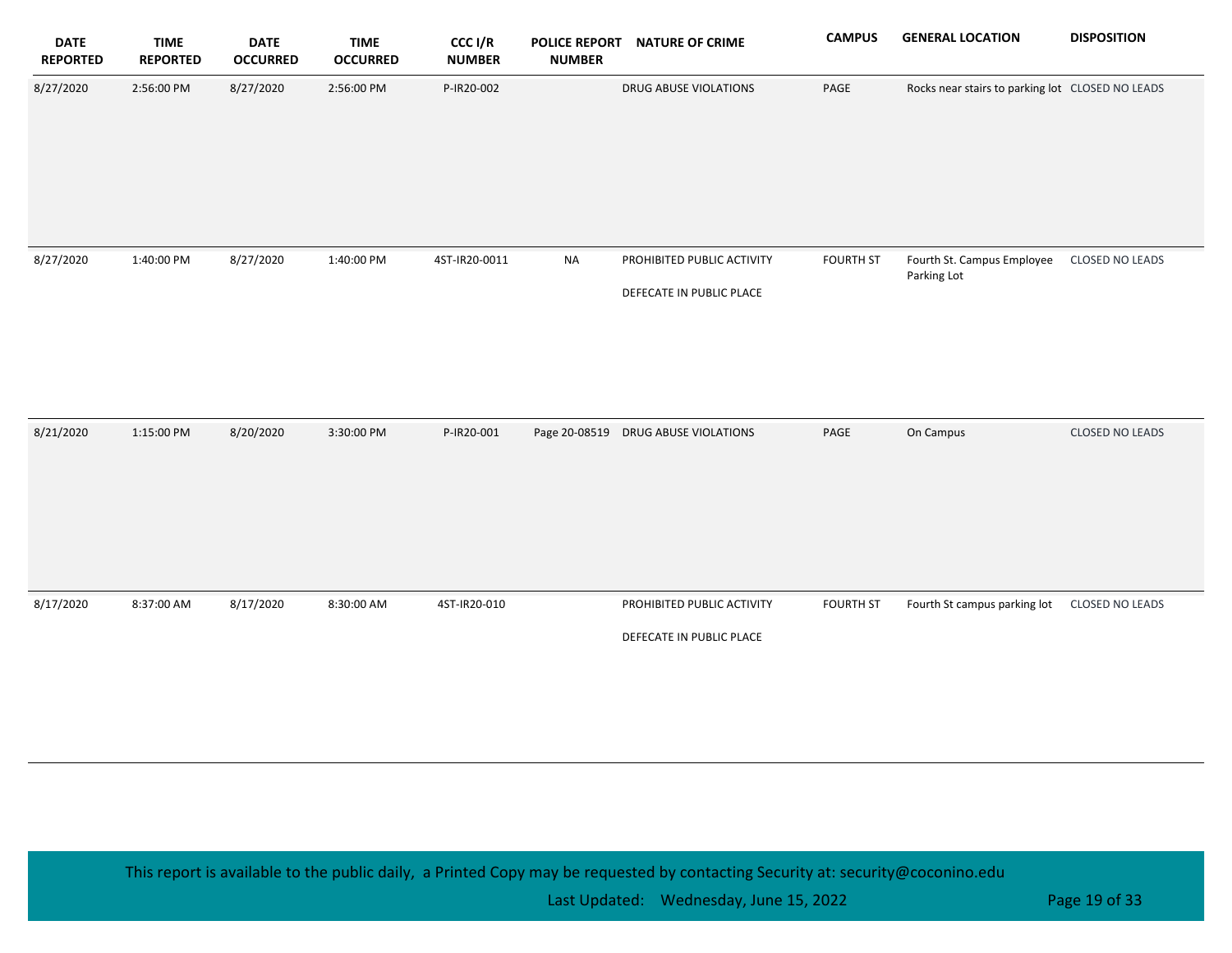| <b>DATE</b><br><b>REPORTED</b> | <b>TIME</b><br><b>REPORTED</b> | <b>DATE</b><br><b>OCCURRED</b> | <b>TIME</b><br><b>OCCURRED</b> | CCC I/R<br><b>NUMBER</b>    | <b>POLICE REPORT</b><br><b>NUMBER</b> | <b>NATURE OF CRIME</b>                                | <b>CAMPUS</b>    | <b>GENERAL LOCATION</b>                                       | <b>DISPOSITION</b>       |
|--------------------------------|--------------------------------|--------------------------------|--------------------------------|-----------------------------|---------------------------------------|-------------------------------------------------------|------------------|---------------------------------------------------------------|--------------------------|
| 6/10/2020                      | 8:15:00 AM                     | 6/9/2020                       | 8:15:00 AM                     | 20-0009-FLT/LT-<br>IR20-029 | N20-00538                             | WEAPONS, CARRYING-POSSESSION<br>DRUG ABUSE VIOLATIONS | LONE TREE        | <b>BUILDING 6</b>                                             | PENDING<br>INVESTIGATION |
|                                |                                |                                |                                |                             |                                       | ILLEGAL CAMPING                                       |                  |                                                               |                          |
|                                |                                |                                |                                |                             |                                       | TRESPASSING                                           |                  |                                                               |                          |
|                                |                                |                                |                                |                             |                                       |                                                       |                  |                                                               |                          |
| 6/9/2020                       | 11:04:00 AM                    | 6/2/2020                       | 11:03:00 AM                    | 4ST-IR20-006                |                                       | LIQUOR LAW VIOLATIONS                                 | <b>FOURTH ST</b> | <b>OUTSIDE South East Corner</b><br>bench in the smoking area | CLOSED NO LEADS          |
|                                |                                |                                |                                |                             |                                       |                                                       |                  |                                                               |                          |
|                                |                                |                                |                                |                             |                                       |                                                       |                  |                                                               |                          |
|                                |                                |                                |                                |                             |                                       |                                                       |                  |                                                               |                          |
| 6/2/2020                       | 12:25:00 PM                    | 6/2/2020                       | 9:40:00 AM                     | 4ST-IR20-005                | P20-07412                             | LARCENY-THEFT                                         | <b>FOURTH ST</b> | Outside Bike Rack                                             | CLOSED NO LEADS          |
|                                |                                |                                |                                |                             |                                       |                                                       |                  |                                                               |                          |
|                                |                                |                                |                                |                             |                                       |                                                       |                  |                                                               |                          |
|                                |                                |                                |                                |                             |                                       |                                                       |                  |                                                               |                          |
|                                |                                |                                |                                |                             |                                       |                                                       |                  |                                                               |                          |
| 5/26/2020                      | 11:30:00 AM                    | 5/26/2020                      | 11:30:00 AM                    | 4ST-IR20-004                | P20-07055                             | CRIMINAL DAMAGE                                       | <b>FOURTH ST</b> |                                                               | CLOSED NO LEADS          |
|                                |                                |                                |                                |                             |                                       | DESTRUCTION/DAMAGE/VANDALISM<br>OF PROPERTY           |                  |                                                               |                          |
|                                |                                |                                |                                |                             |                                       |                                                       |                  |                                                               |                          |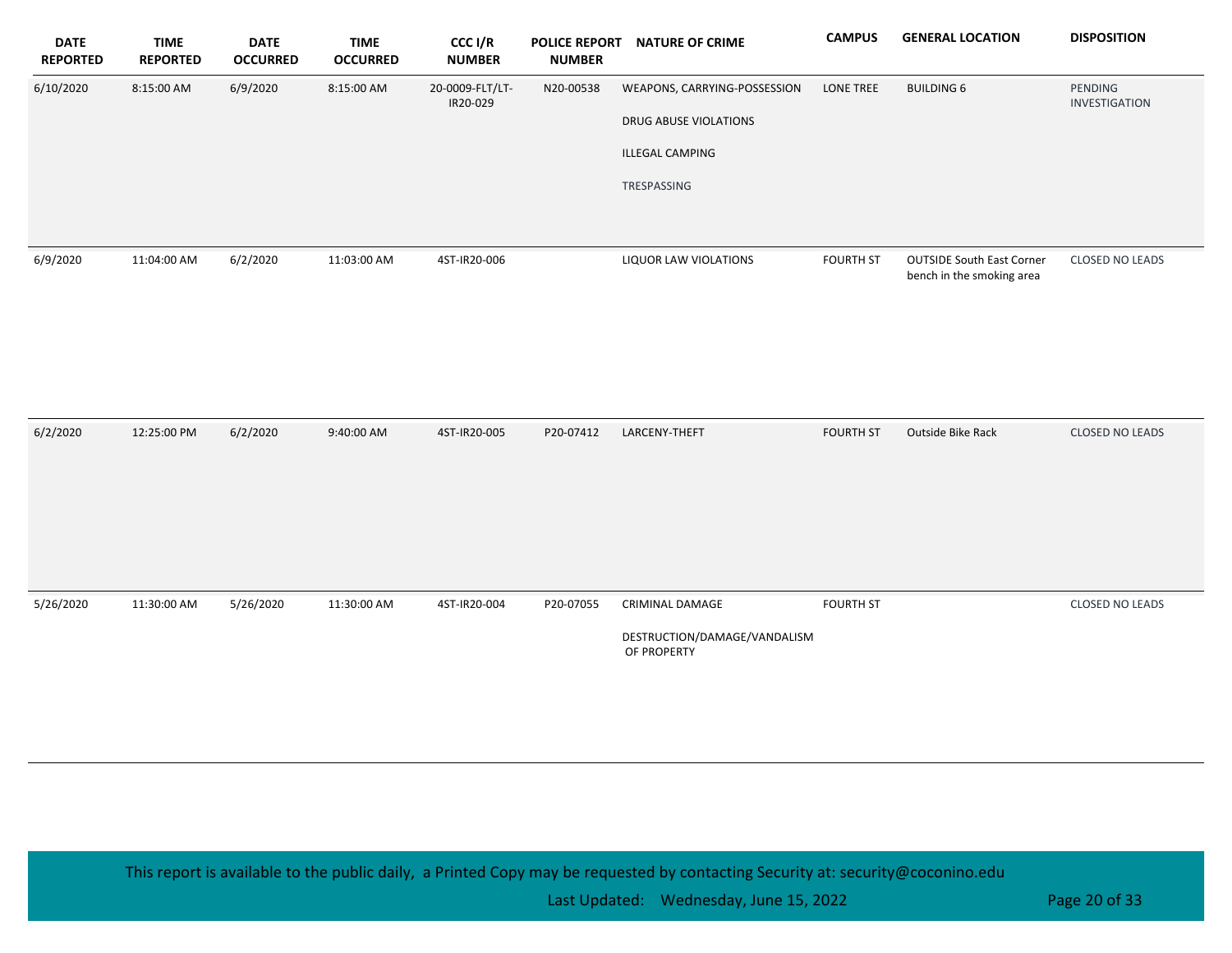| <b>DATE</b><br><b>REPORTED</b> | <b>TIME</b><br><b>REPORTED</b> | <b>DATE</b><br><b>OCCURRED</b> | <b>TIME</b><br><b>OCCURRED</b> | CCC I/R<br><b>NUMBER</b> | <b>POLICE REPORT</b><br><b>NUMBER</b> | <b>NATURE OF CRIME</b> | <b>CAMPUS</b>    | <b>GENERAL LOCATION</b>                                      | <b>DISPOSITION</b>       |
|--------------------------------|--------------------------------|--------------------------------|--------------------------------|--------------------------|---------------------------------------|------------------------|------------------|--------------------------------------------------------------|--------------------------|
| 4/14/2020                      | 3:30:00 PM                     | 3/26/2020                      | 11:30:00 AM                    | 20-0008-FLT              | N/A                                   | LARCENY-THEFT          | LONE TREE        | Lone Tree 516                                                | PENDING<br>INVESTIGATION |
| 3/11/2020                      | 4:44:00 PM                     | 3/11/2020                      | 2:18:00 PM                     | 20-0017-FST              | P20-03705                             | ASSAULT                | <b>FOURTH ST</b> | Southwest Parking Lot by the CLOSED ARREST<br>Library        |                          |
| 3/10/2020                      | 3:15:00 PM                     | 3/10/2020                      | 3:00:00 PM                     | 20-0016-FST              | <b>NA</b>                             | <b>GRAFFITI</b>        | <b>FOURTH ST</b> | SW corner of building, on wall CLOSED NO LEADS<br>of library |                          |
| 3/9/2020                       | 11:36:00 AM                    |                                |                                | 20-0015-FST              | P20-03537                             | CRIMINAL DAMAGE        | <b>FOURTH ST</b> | Southwest CCC Parking Lot                                    | PENDING<br>INVESTIGATION |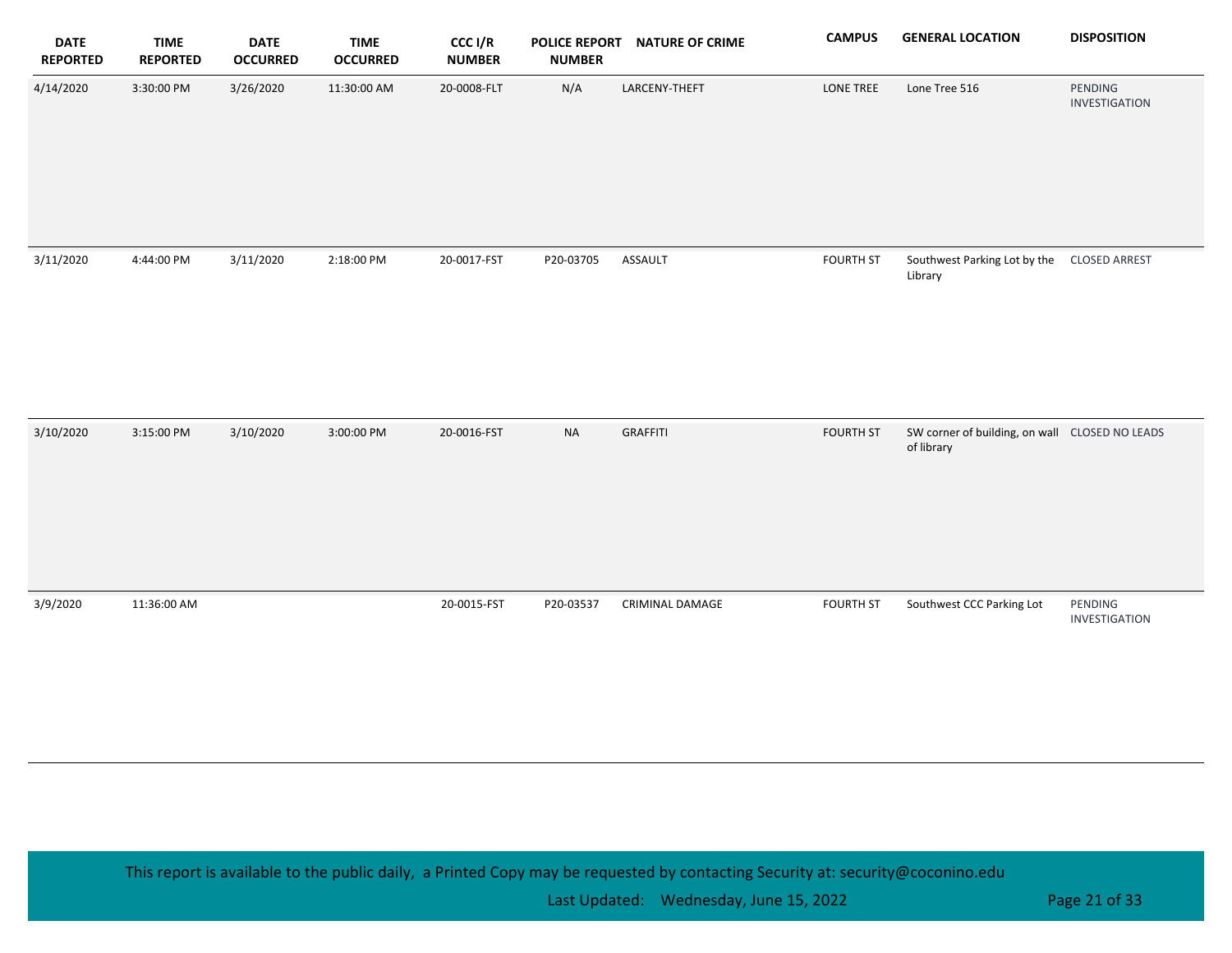| <b>DATE</b><br><b>REPORTED</b> | <b>TIME</b><br><b>REPORTED</b> | <b>DATE</b><br><b>OCCURRED</b> | <b>TIME</b><br><b>OCCURRED</b> | CCC I/R<br><b>NUMBER</b> | <b>NUMBER</b> | POLICE REPORT NATURE OF CRIME                                          | <b>CAMPUS</b>            | <b>GENERAL LOCATION</b>                                        | <b>DISPOSITION</b>     |
|--------------------------------|--------------------------------|--------------------------------|--------------------------------|--------------------------|---------------|------------------------------------------------------------------------|--------------------------|----------------------------------------------------------------|------------------------|
| 2/28/2020                      | 12:50:00 PM                    | 2/28/2020                      | 12:50:00 PM                    | 20-0007-FLT              | 20-3047       | CRIMINAL DAMAGE                                                        | ADJACENT TO<br>LT CAMPUS | Lone Tree Rd at the CCC bus<br>stop                            | <b>CLOSED ARREST</b>   |
| 2/28/2020                      | 1:26:00 PM                     | 2/28/2020                      | 11:24:00 PM                    | 20-0009-FST              | <b>NA</b>     | LIQUOR LAW VIOLATIONS                                                  | <b>FOURTH ST</b>         | Library                                                        | CLOSED NO LEADS        |
| 2/26/2020                      | 10:00:00 AM                    | 2/26/2020                      | 10:00:00 AM                    | 20-0006-FLT              | N/A           | <b>CRIMINAL LITTERING</b>                                              | LT CAMPUS                | ADJACENT TO SOUTH EAST OF THE LONE<br>TREE CAMPUS IN THE WOODS | <b>CLOSED NO LEADS</b> |
| 2/22/2020                      | 12:49:00 PM                    | 2/22/2020                      | 12:49:00 PM                    | N/A                      | P20-02751     | DISORDERLY CONDUCT<br>RESISTING ARREST<br>WEAPONS, CARRYING-POSSESSION | <b>FOURTH ST</b>         | East side sidewalk and parking CLOSED ARREST<br>area           |                        |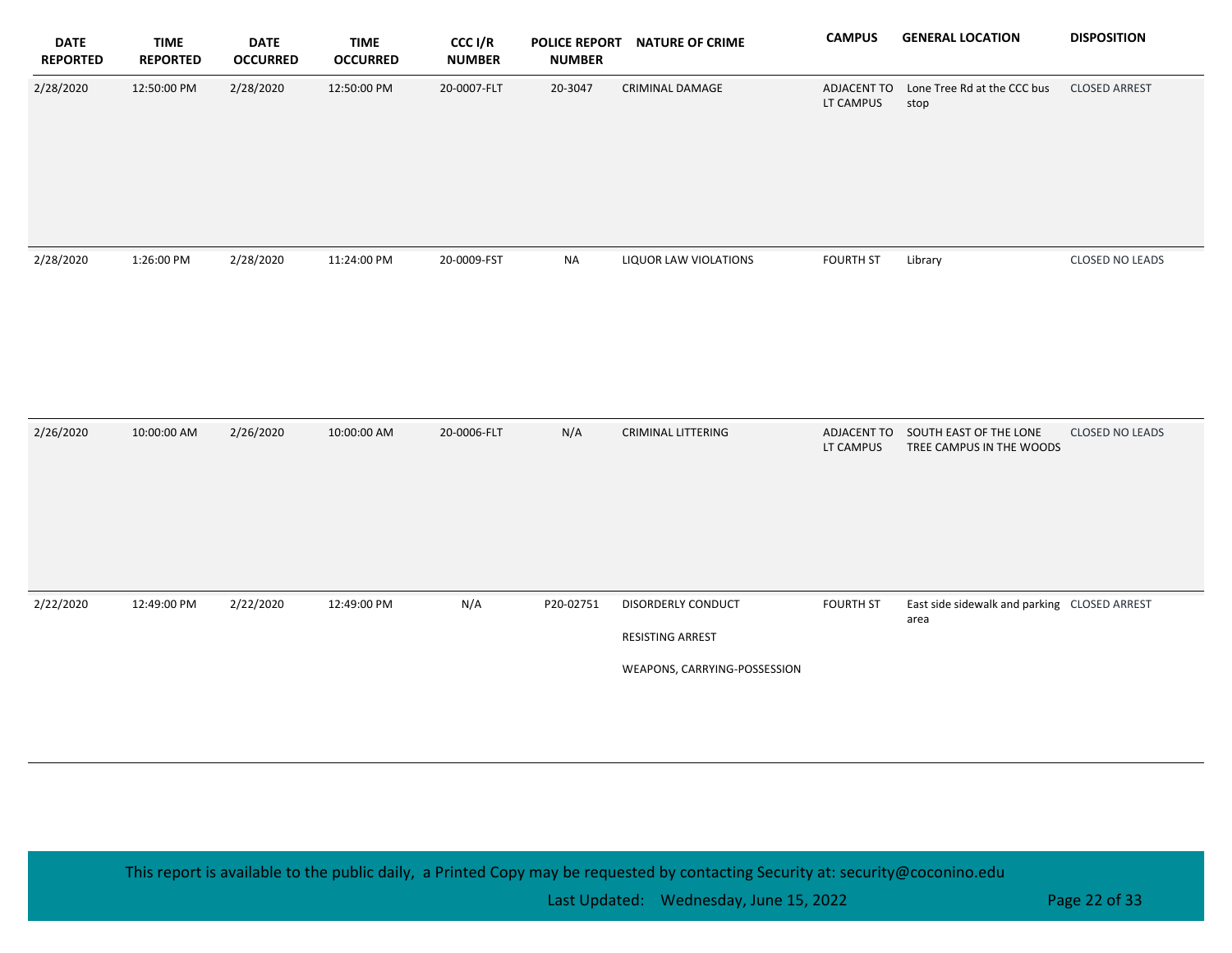| <b>DATE</b><br><b>REPORTED</b> | <b>TIME</b><br><b>REPORTED</b> | <b>DATE</b><br><b>OCCURRED</b> | <b>TIME</b><br><b>OCCURRED</b> | CCC I/R<br><b>NUMBER</b> | <b>POLICE REPORT</b><br><b>NUMBER</b> | <b>NATURE OF CRIME</b>             | <b>CAMPUS</b>    | <b>GENERAL LOCATION</b>                                                               | <b>DISPOSITION</b>       |
|--------------------------------|--------------------------------|--------------------------------|--------------------------------|--------------------------|---------------------------------------|------------------------------------|------------------|---------------------------------------------------------------------------------------|--------------------------|
| 2/21/2020                      | 2:00:00 PM                     | 2/20/2020                      | 7:13:00 PM                     | 20-0007-FST              | N/A                                   | DISORDERLY CONDUCT                 | <b>FOURTH ST</b> | City Library on 4th st                                                                | <b>CLOSED NO LEADS</b>   |
| 2/12/2020                      | 10:00:00 AM                    | 2/5/2020                       | 6:37:00 PM                     | 20-0001-PG               | <b>NONE</b>                           | AGGRAVATED ASSAULT                 | PAGE             | main entrance to the page<br>campus                                                   | PENDING<br>INVESTIGATION |
| 1/16/2020                      | 4:00:00 PM                     | 1/10/2020                      |                                | 20-0004-FLT              |                                       | SEXUAL EXPLOITATION OF A MINOR     | <b>LONE TREE</b> | LONE TREE CAMPUS                                                                      | PENDING<br>INVESTIGATION |
| 1/16/2020                      | 5:12:00 PM                     | 1/16/2020                      | 3:20:00 PM                     | 20-0005-FST              | P20-00713                             | <b>GRAFFITI</b><br>CRIMINAL DAMAGE | <b>FOURTH ST</b> | Rear alley to the north of<br>college and inside the<br>Eastside Library men's stall. | CLOSED NO LEADS          |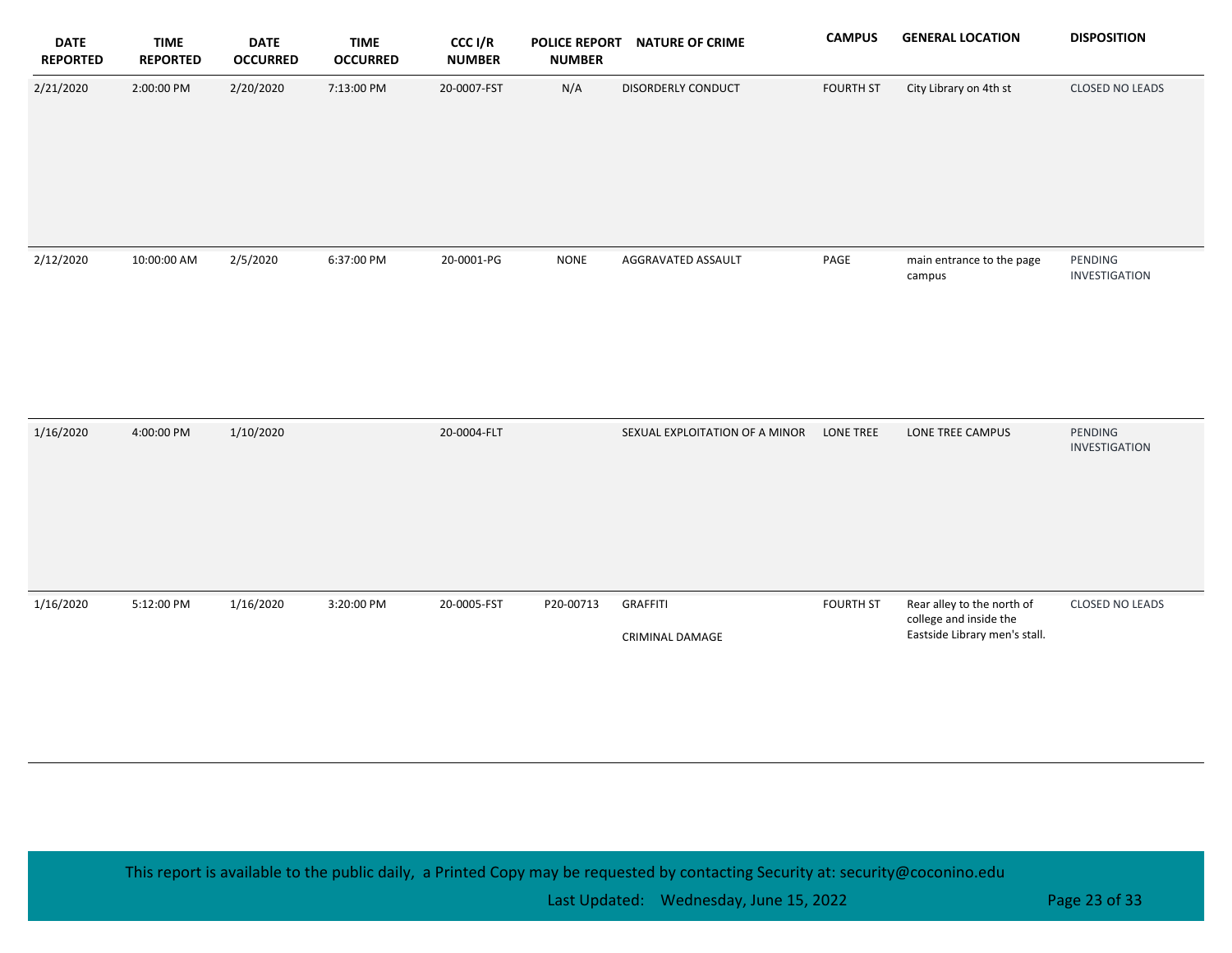| <b>DATE</b><br><b>REPORTED</b> | <b>TIME</b><br><b>REPORTED</b> | <b>DATE</b><br><b>OCCURRED</b> | <b>TIME</b><br><b>OCCURRED</b> | CCC I/R<br><b>NUMBER</b> | <b>POLICE REPORT</b><br><b>NUMBER</b> | <b>NATURE OF CRIME</b> | <b>CAMPUS</b>    | <b>GENERAL LOCATION</b>                                                                                                       | <b>DISPOSITION</b>       |
|--------------------------------|--------------------------------|--------------------------------|--------------------------------|--------------------------|---------------------------------------|------------------------|------------------|-------------------------------------------------------------------------------------------------------------------------------|--------------------------|
| 1/14/2020                      | 4:25:00 PM                     | 1/14/2020                      | 4:00:00 PM                     | 20-0004-FST              | P20-00713                             | <b>GRAFFITI</b>        | <b>FOURTH ST</b> | Library end of the building, on PENDING<br>two electrical boxes, next to<br>their dumpsters. Mens<br>restroom in the library. | INVESTIGATION            |
| 1/13/2020                      | 4:42:00 PM                     | 1/13/2020                      | 4:00:00 PM                     |                          | P20-00655                             | DISORDERLY CONDUCT     | <b>FOURTH ST</b> | alley way behind CCC                                                                                                          | <b>CLOSED ARREST</b>     |
|                                |                                |                                |                                |                          |                                       | HARASSMENT             |                  |                                                                                                                               |                          |
| 1/10/2020                      | 2:45:00 PM                     | 12/20/2019                     |                                | 20-0003-FST              |                                       | <b>CRIMINAL DAMAGE</b> | <b>FOURTH ST</b> | CLASSROOM C9                                                                                                                  | PENDING<br>INVESTIGATION |
| 12/20/2019                     | 12:44:00 PM                    | 12/20/2019                     | 10:56:00 AM                    | 19-0017-FST              | P19-19035                             | DISORDERLY CONDUCT     | <b>FOURTH ST</b> | Sidewalk in Front of<br>Community College front<br>entry                                                                      | <b>CLOSED ARREST</b>     |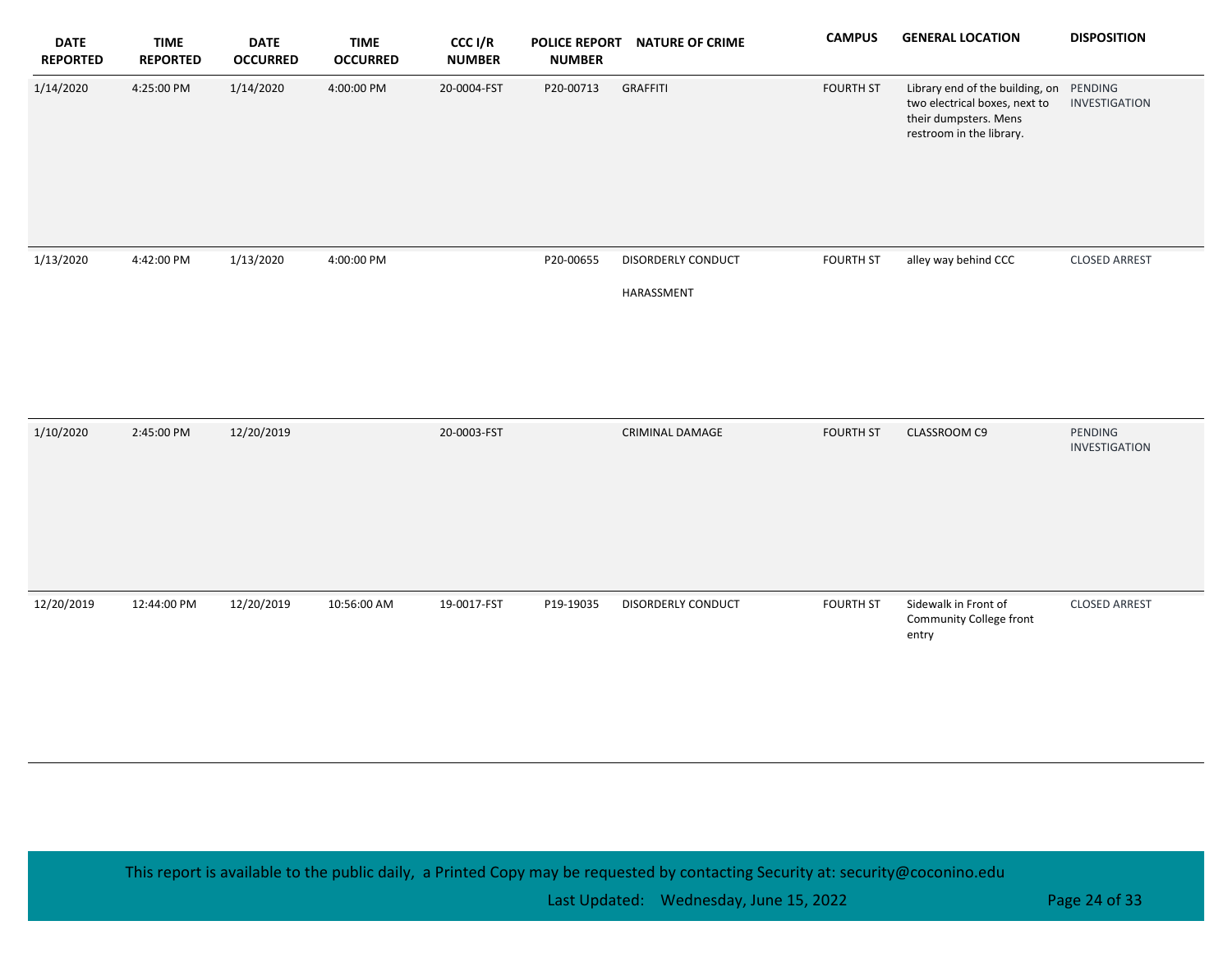| <b>DATE</b><br><b>REPORTED</b> | <b>TIME</b><br><b>REPORTED</b> | <b>DATE</b><br><b>OCCURRED</b> | <b>TIME</b><br><b>OCCURRED</b> | CCC I/R<br><b>NUMBER</b> | <b>POLICE REPORT</b><br><b>NUMBER</b> | <b>NATURE OF CRIME</b>     | <b>CAMPUS</b>          | <b>GENERAL LOCATION</b>                                              | <b>DISPOSITION</b>       |
|--------------------------------|--------------------------------|--------------------------------|--------------------------------|--------------------------|---------------------------------------|----------------------------|------------------------|----------------------------------------------------------------------|--------------------------|
| 12/20/2019                     | 11:00:00 AM                    | 12/20/2019                     | 10:56:00 AM                    | 19-0016-FST              | PD19-19395                            | ASSAULT                    | <b>FOURTH ST</b>       | FRONT SIDEWALK BY<br><b>REGISTRATION</b>                             | PENDING<br>INVESTIGATION |
| 12/12/2019                     | 8:50:00 PM                     | 12/12/2019                     | 2:15:00 PM                     |                          | P19-19046                             | ATTEMPTED KIDNAPPING       | <b>FOURTH ST</b>       | West Side of Library Parking<br>Lot                                  | PENDING<br>INVESTIGATION |
| 12/12/2019                     | 3:12:00 PM                     | 12/11/2019                     | 3:15:00 PM                     | 19-0015-FST              | P19-18978                             | <b>GRAFFITI</b>            | <b>FOURTH ST</b>       | College building alleyway<br>dumpsters and employee lot<br>dumpster. | CLOSED NO LEADS          |
| 12/4/2019                      | 6:00:00 PM                     | 12/3/2019                      | 5:50:00 PM                     | 19-0002-PG               | DR 19-15233                           | DISORDERLY CONDUCT/ASSAULT | PAGE CAMPUS and campus | ADJACENT TO pathway below the library                                | <b>CLOSED ARREST</b>     |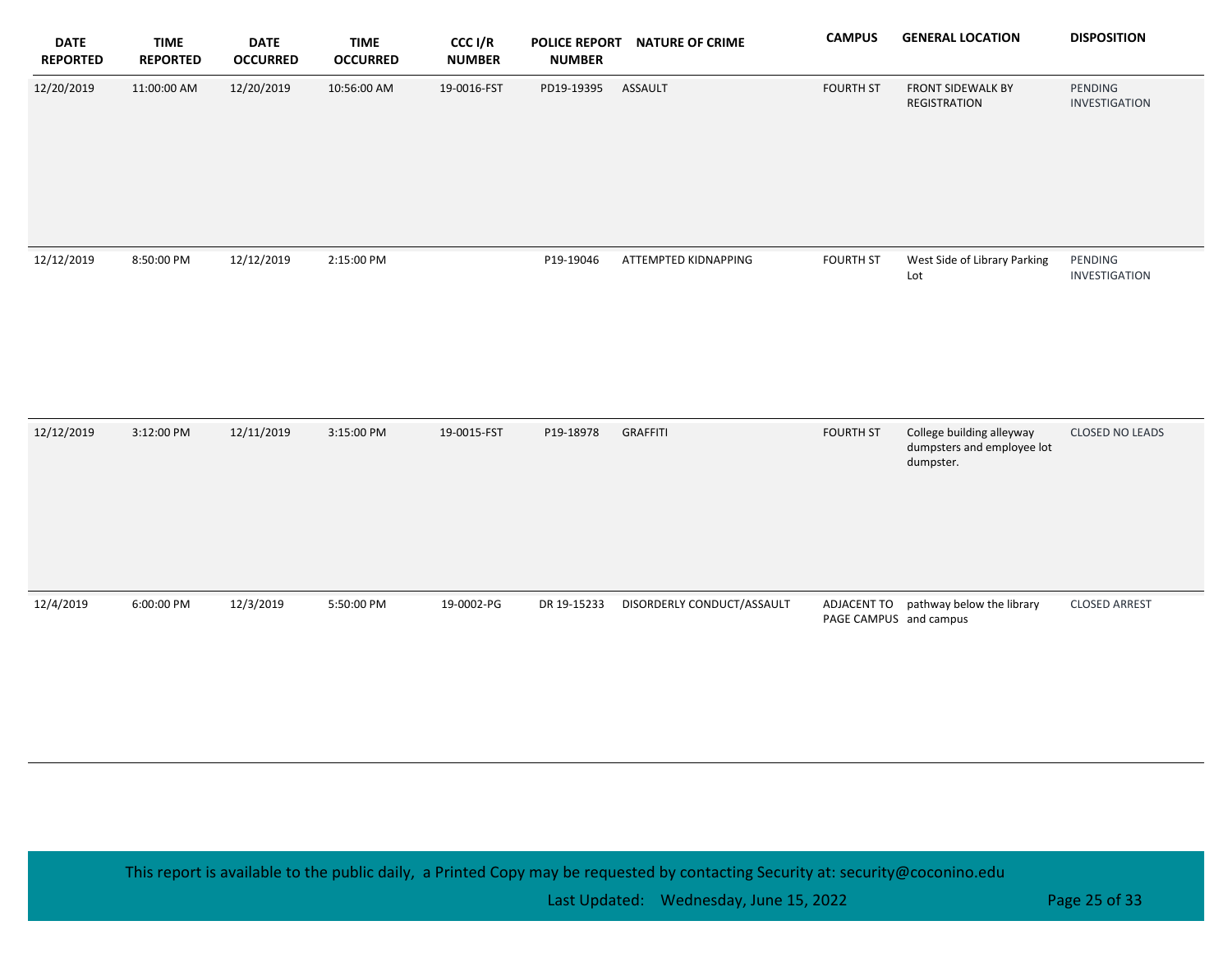| <b>DATE</b><br><b>REPORTED</b> | <b>TIME</b><br><b>REPORTED</b> | <b>DATE</b><br><b>OCCURRED</b> | <b>TIME</b><br><b>OCCURRED</b> | CCC I/R<br><b>NUMBER</b> | <b>POLICE REPORT</b><br><b>NUMBER</b> | <b>NATURE OF CRIME</b> | <b>CAMPUS</b>    | <b>GENERAL LOCATION</b>                       | <b>DISPOSITION</b>       |
|--------------------------------|--------------------------------|--------------------------------|--------------------------------|--------------------------|---------------------------------------|------------------------|------------------|-----------------------------------------------|--------------------------|
| 11/27/2019                     | 3:21:00 PM                     | 11/27/2019                     | 2:15:00 PM                     | 19-0014-FST              | P19-18256                             |                        | <b>FOURTH ST</b> | ADJACENT TO Library sidewalk                  | <b>CLOSED ARREST</b>     |
| 11/26/2019                     | 1:46:00 PM                     | 11/26/2019                     | 11:50:00 AM                    | 19-0013-FST              | P19-13523                             | FTA - WARRANT          | <b>FOURTH ST</b> | FTA for Crime at other location CLOSED ARREST |                          |
| 11/19/2019                     | 6:30:00 PM                     | 11/19/2019                     | 3:26:00 PM                     | 19-0012-FST              | P19-17800                             | LARCENY-THEFT          | <b>FOURTH ST</b> | Library bike rack                             | PENDING<br>INVESTIGATION |
| 11/18/2019                     | 1:35:00 PM                     | 11/18/2019                     | 1:35:00 PM                     | 19-0011-FST              | P19-17739                             | DRUG ABUSE VIOLATIONS  | <b>FOURTH ST</b> | South East Corner of Campus                   | <b>CLOSED ARREST</b>     |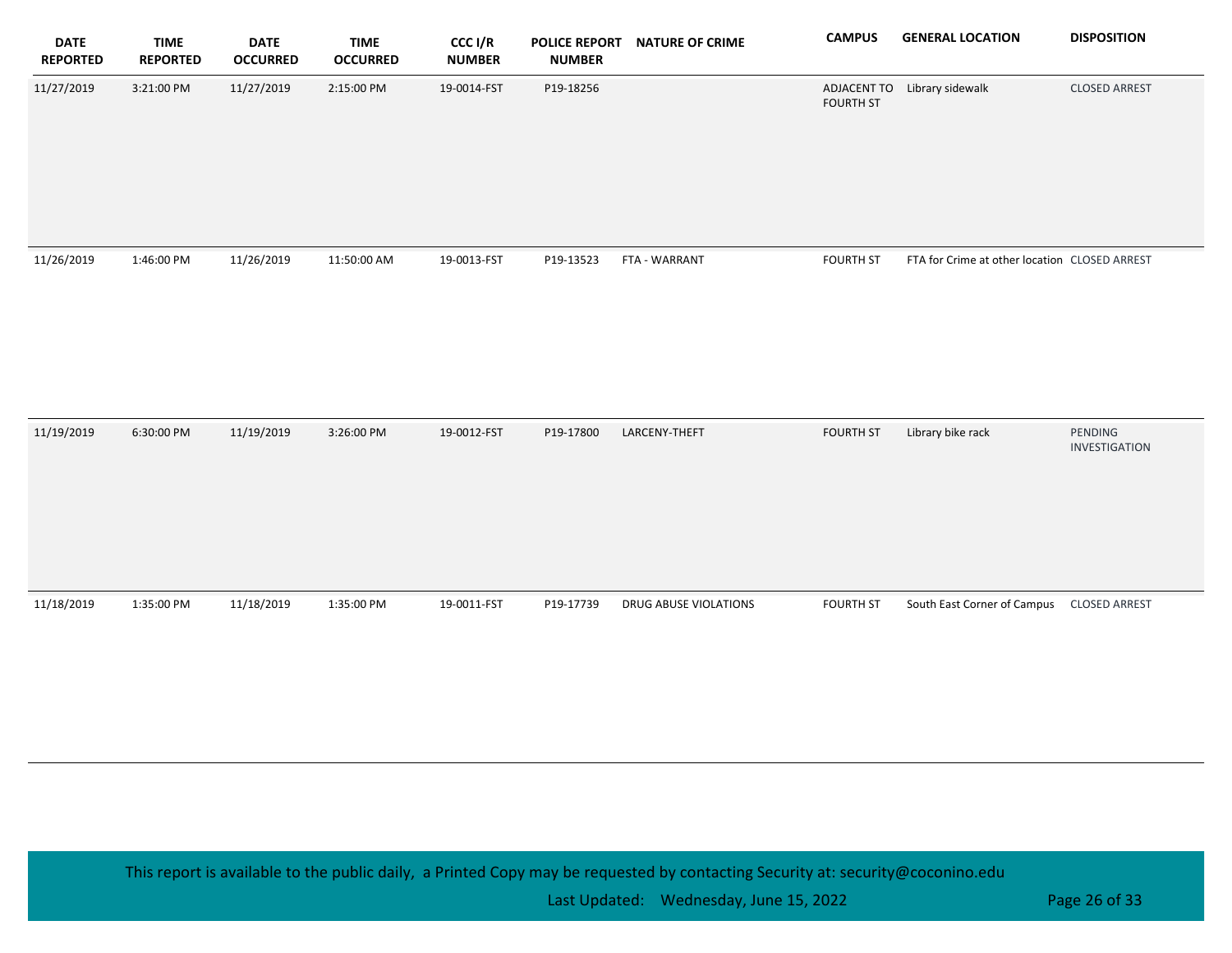| <b>DATE</b><br><b>REPORTED</b> | <b>TIME</b><br><b>REPORTED</b> | <b>DATE</b><br><b>OCCURRED</b> | <b>TIME</b><br><b>OCCURRED</b> | CCC I/R<br><b>NUMBER</b> | <b>POLICE REPORT</b><br><b>NUMBER</b> | <b>NATURE OF CRIME</b>                                | <b>CAMPUS</b>    | <b>GENERAL LOCATION</b>                                     | <b>DISPOSITION</b>       |
|--------------------------------|--------------------------------|--------------------------------|--------------------------------|--------------------------|---------------------------------------|-------------------------------------------------------|------------------|-------------------------------------------------------------|--------------------------|
| 11/7/2019                      | 3:29:00 PM                     | 11/7/2019                      | 2:35:00 PM                     | 19-0010-FST              | P19-17104                             | DISORDERLY CONDUCT FIGHTING                           | <b>FOURTH ST</b> | West library parking lot                                    | <b>CLOSED ARREST</b>     |
| 8/8/2019                       | 8:30:00 AM                     | 8/7/2019                       | 4:00:00 PM                     | 19-0012-FLT              |                                       | DESTRUCTION/DAMAGE/VANDALISM LONE TREE<br>OF PROPERTY |                  | <b>Employee Parking Lot</b>                                 | CLOSED NO LEADS          |
| 7/25/2019                      | 11:53:00 AM                    | 7/25/2019                      | 11:35:00 AM                    | 19-0011-FLT              | P-1910789                             | <b>AUTO BURGLARY</b>                                  | LONE TREE        | Lone Tree Parking lot                                       | PENDING<br>INVESTIGATION |
| 7/15/2019                      | 5:54:00 PM                     | 7/15/2019                      | 5:54:00 PM                     |                          | P19-10181                             | DRUG ABUSE VIOLATIONS                                 | <b>FOURTH ST</b> | Flagstaff City Library, found<br>on floor next to restrooms | CLOSED NO LEADS          |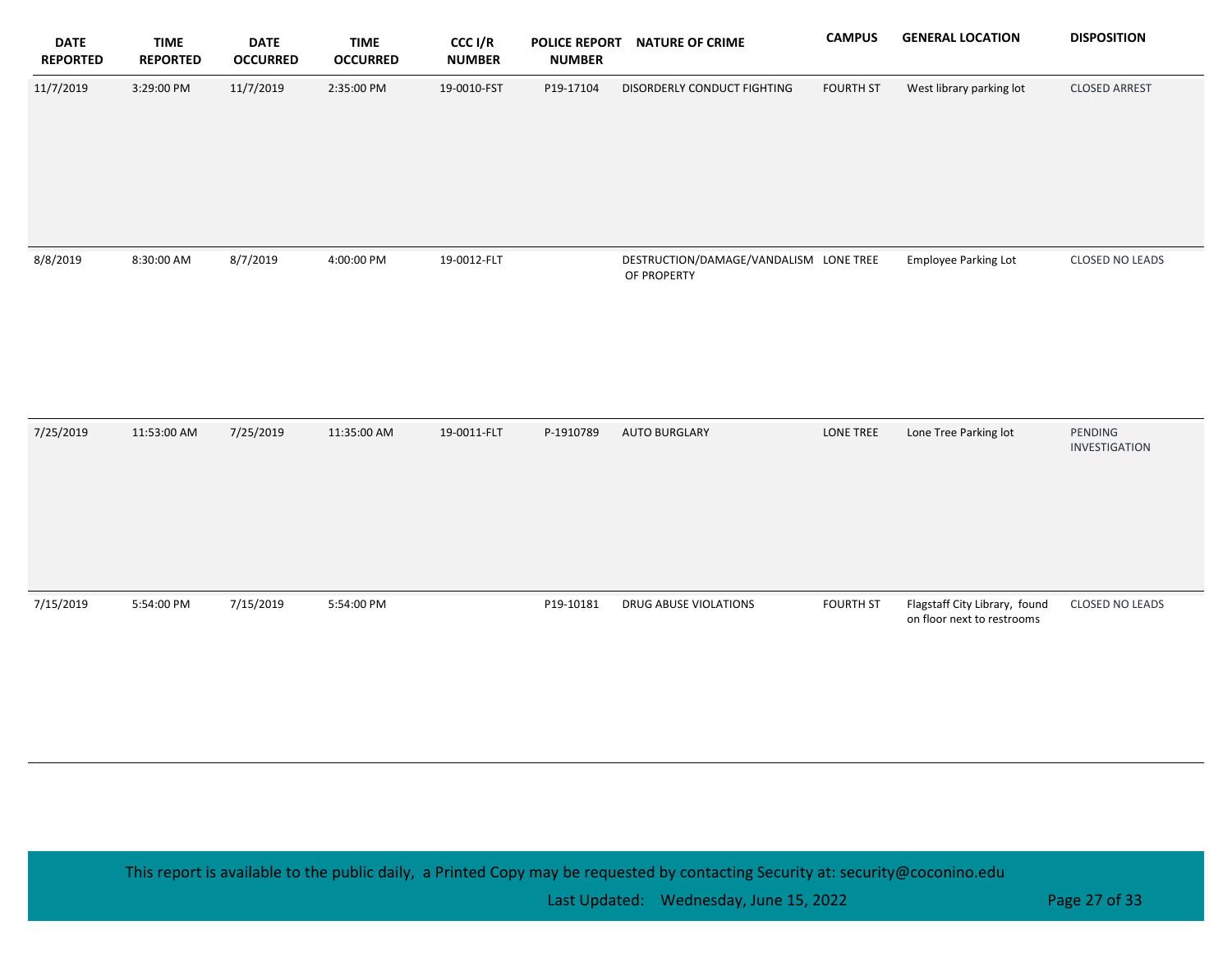| <b>DATE</b><br><b>REPORTED</b> | <b>TIME</b><br><b>REPORTED</b> | <b>DATE</b><br><b>OCCURRED</b> | <b>TIME</b><br><b>OCCURRED</b> | CCC I/R<br><b>NUMBER</b> | <b>POLICE REPORT</b><br><b>NUMBER</b> | <b>NATURE OF CRIME</b>                           | <b>CAMPUS</b>            | <b>GENERAL LOCATION</b>                                                                                 | <b>DISPOSITION</b>       |
|--------------------------------|--------------------------------|--------------------------------|--------------------------------|--------------------------|---------------------------------------|--------------------------------------------------|--------------------------|---------------------------------------------------------------------------------------------------------|--------------------------|
| 7/15/2019                      | 11:04:00 AM                    | 7/16/2019                      | 11:20:00 AM                    | 19-0004-FST              | P19-10159                             | <b>GRAFFITI</b>                                  | <b>FOURTH ST</b>         | alley behind college                                                                                    | PENDING<br>INVESTIGATION |
| 5/10/2019                      | 7:15:00 PM                     | 5/9/2019                       | 7:15:00 PM                     | 19-0001-PG               | DR19-05480                            | DESTRUCTION/DAMAGE/VANDALISM PAGE<br>OF PROPERTY |                          |                                                                                                         | <b>CLOSED ARREST</b>     |
| 4/4/2019                       | 4:00:00 PM                     | 4/4/2019                       | 3:00:00 PM                     | 19-0003-FST              | P19-04423                             | WEAPONS, CARRYING-POSSESSION                     | <b>FOURTH ST</b>         | fourth st campus parking lot                                                                            | <b>CLOSED ARREST</b>     |
| 4/1/2019                       | 6:30:00 PM                     | 4/1/2019                       | 6:30:00 PM                     | 19-0009-FLT              | P19-04253                             | <b>SUICIDE</b>                                   | ADJACENT TO<br>LT CAMPUS | approximatey 150 yards from<br>east side of LT parking lot, in<br>close proximity to the urban<br>trail | CLOSED NO LEADS          |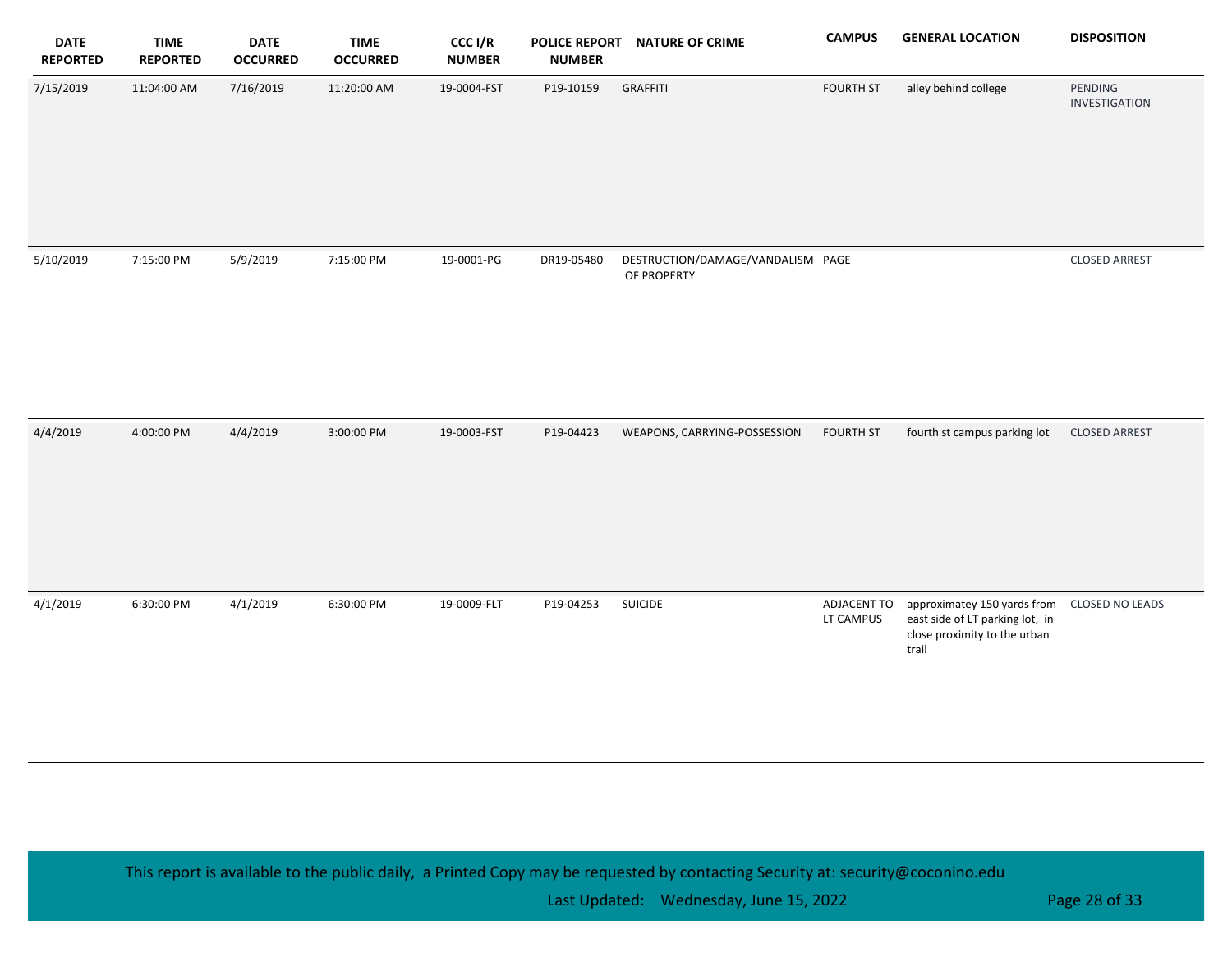| <b>DATE</b><br><b>REPORTED</b> | <b>TIME</b><br><b>REPORTED</b> | <b>DATE</b><br><b>OCCURRED</b> | <b>TIME</b><br><b>OCCURRED</b> | CCC I/R<br><b>NUMBER</b> | <b>POLICE REPORT</b><br><b>NUMBER</b> | <b>NATURE OF CRIME</b> | <b>CAMPUS</b>    | <b>GENERAL LOCATION</b>                                  | <b>DISPOSITION</b>   |
|--------------------------------|--------------------------------|--------------------------------|--------------------------------|--------------------------|---------------------------------------|------------------------|------------------|----------------------------------------------------------|----------------------|
| 12/17/2018                     | 5:15:00 PM                     | 12/17/2018                     | 5:15:00 PM                     |                          | 17-14294                              | LIQUOR LAW VIOLATIONS  | PAGE             | 475 S LAKE POWELL BLVD<br>PAGE AZ                        | <b>CLOSED ARREST</b> |
| 12/4/2018                      | 7:33:00 PM                     | 12/4/2018                      | 7:07:00 PM                     | 19-0009-FST              |                                       | LIQUOR LAW VIOLATIONS  | <b>FOURTH ST</b> | computer lab on the fourth st  CLOSED NO LEADS<br>campus |                      |
| 9/26/2018                      | 2:45:00 PM                     | 9/26/2018                      | 7:00:00 PM                     | 18-0006-FST              | P18-13154                             | DOMESTIC VIOLENCE      | <b>FOURTH ST</b> | <b>CCC PARKING LOT PUBLIC</b><br>LIBRARY                 | CLOSED NO LEADS      |
| 2/16/2018                      | 1:30:00 PM                     | 2/16/2018                      | 11:55:00 AM                    | 18-0002-FST              | P18-01708                             | SIMPLE ASSAULT         | <b>FOURTH ST</b> | <b>PUBLIC LIBRARY</b>                                    | CLOSED NO LEADS      |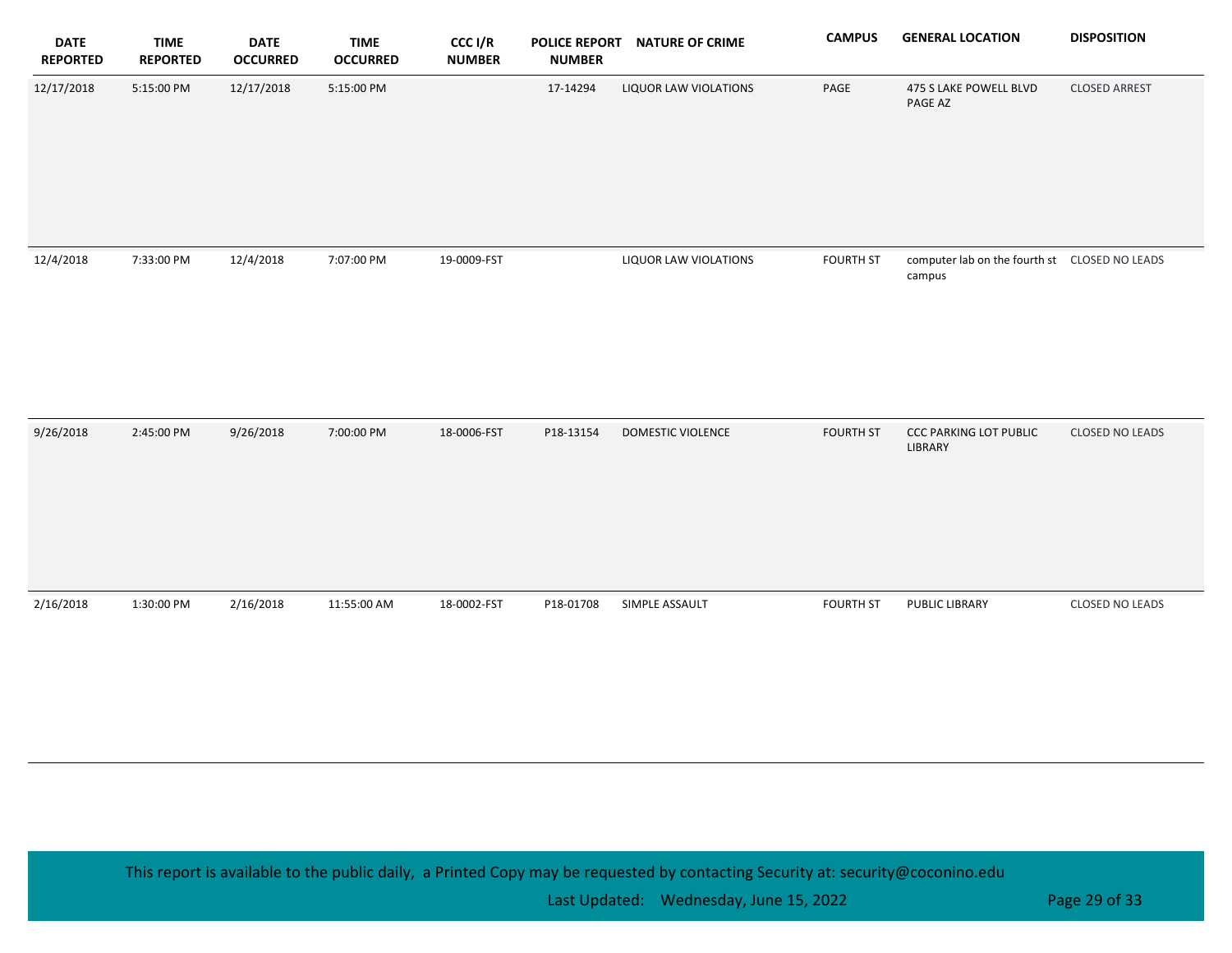| <b>DATE</b><br><b>REPORTED</b> | <b>TIME</b><br><b>REPORTED</b> | <b>DATE</b><br><b>OCCURRED</b> | <b>TIME</b><br><b>OCCURRED</b> | CCC I/R<br><b>NUMBER</b> | <b>POLICE REPORT</b><br><b>NUMBER</b> | <b>NATURE OF CRIME</b>      | <b>CAMPUS</b>                   | <b>GENERAL LOCATION</b>                        | <b>DISPOSITION</b>       |
|--------------------------------|--------------------------------|--------------------------------|--------------------------------|--------------------------|---------------------------------------|-----------------------------|---------------------------------|------------------------------------------------|--------------------------|
| 9/17/2017                      | 7:40:00 PM                     | 9/17/2017                      | 7:40:00 PM                     |                          | P17-13612                             | DISORDERLY CONDUCT FIGHTING | ADJACENT TO<br><b>FOURTH ST</b> | 3000 N FOURTH ST                               | CLOSED NO LEADS          |
| 9/14/2017                      | 10:45:00 AM                    | 9/14/2017                      | 8:40:00 AM                     | 17-0013-FLT              |                                       | LIQUOR LAW VIOLATIONS       | LONE TREE                       | LONE TREE CAMPUS<br>CLASSROOM                  | CLOSED NO LEADS          |
| 9/5/2017                       | 12:24:00 PM                    | 9/5/2017                       | 12:24:00 PM                    |                          | 17-10364                              | DOMESTIC VIOLENCE           | PAGE                            | 475 S LAKE POWELL BLVD<br>PAGE AZ              | PENDING<br>INVESTIGATION |
| 8/29/2017                      | 6:15:00 PM                     | 8/29/2017                      | 2:40:00 PM                     | 17-0008-FST              |                                       | LARCENY-THEFT               | <b>FOURTH ST</b>                | FOURTH ST CAMPUS, BIKE<br>RACK ON THE SIDEWALK | CLOSED NO LEADS          |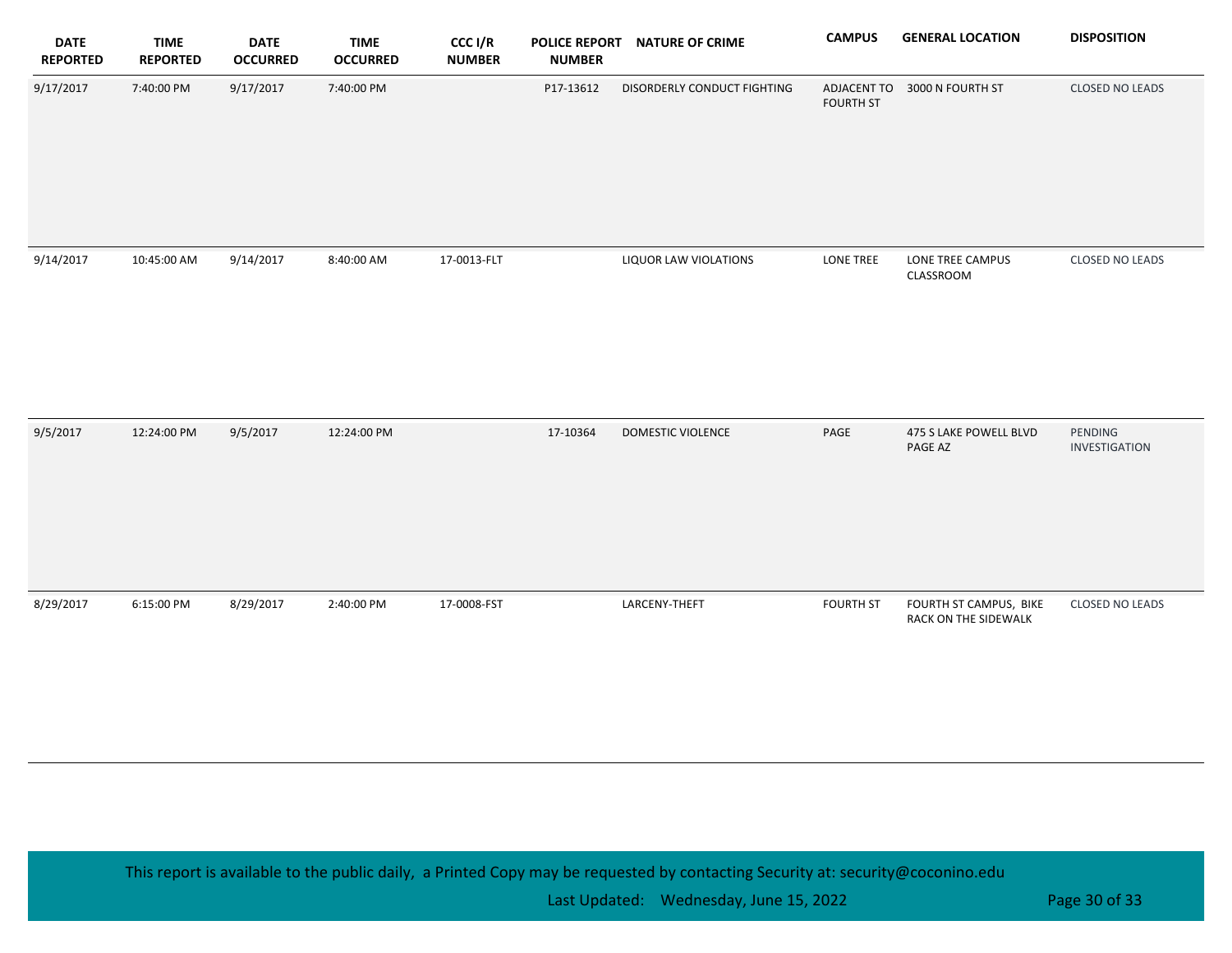| <b>DATE</b><br><b>REPORTED</b> | <b>TIME</b><br><b>REPORTED</b> | <b>DATE</b><br><b>OCCURRED</b> | <b>TIME</b><br><b>OCCURRED</b> | CCC I/R<br><b>NUMBER</b> | <b>POLICE REPORT</b><br><b>NUMBER</b> | <b>NATURE OF CRIME</b> | <b>CAMPUS</b>             | <b>GENERAL LOCATION</b>        | <b>DISPOSITION</b>     |
|--------------------------------|--------------------------------|--------------------------------|--------------------------------|--------------------------|---------------------------------------|------------------------|---------------------------|--------------------------------|------------------------|
| 8/15/2017                      | 3:28:00 PM                     | 8/15/2017                      | 3:28:00 PM                     |                          | P17-11507                             | SEXUAL ASSAULT         | NOT ON CCC<br>PROPERTY OR | 3000 N FOURTH ST               | <b>CLOSED NO LEADS</b> |
| 7/31/2017                      | 12:00:00 PM                    | 7/31/2017                      | 10:00:00 AM                    | 17-0011-FLT              |                                       | LARCENY-THEFT          | <b>LONE TREE</b>          | LONE TREE CAMPUS its<br>OFFICE | <b>CLOSED NO LEADS</b> |
| 7/28/2017                      | 5:37:00 PM                     | 7/28/2017                      | 5:37:00 PM                     |                          | P17-10513                             | AGGRAVATED ROBBERY     | LT CAMPUS                 | ADJACENT TO 3000 N FOURTH ST   | <b>CLOSED NO LEADS</b> |
| 7/27/2017                      | 11:52:00 AM                    | 7/27/2017                      | 10:58:00 AM                    | 17-0009-FST              |                                       | SIMPLE ASSAULT         | <b>FOURTH ST</b>          | FOURTH ST CAMPUS               | CLOSED NO LEADS        |

Last Updated: Wednesday, June 15, 2022 **Page 31 of 33** and 23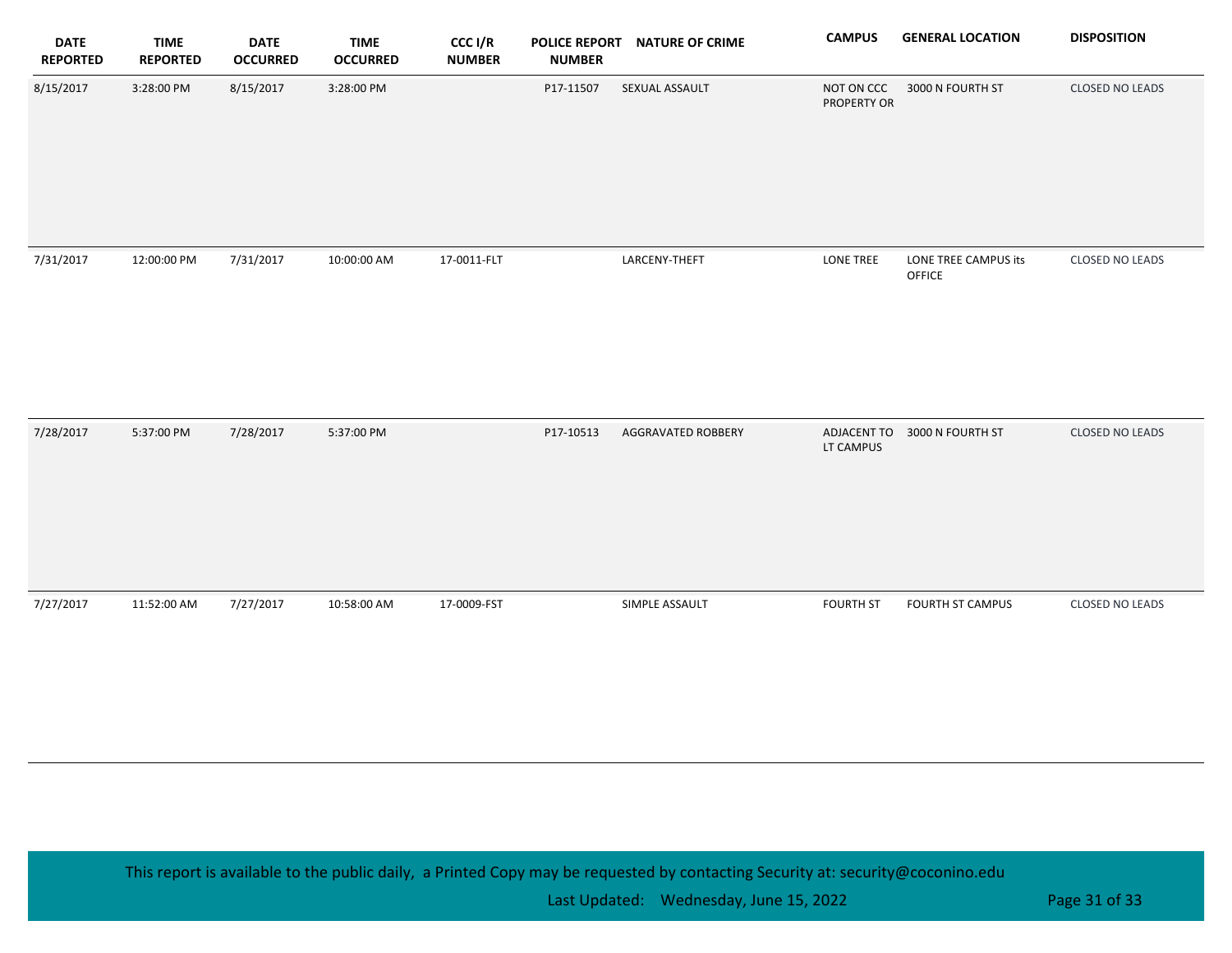| <b>DATE</b><br><b>REPORTED</b> | <b>TIME</b><br><b>REPORTED</b> | <b>DATE</b><br><b>OCCURRED</b> | <b>TIME</b><br><b>OCCURRED</b> | CCC I/R<br><b>NUMBER</b> | <b>POLICE REPORT</b><br><b>NUMBER</b> | <b>NATURE OF CRIME</b> | <b>CAMPUS</b>    | <b>GENERAL LOCATION</b>           | <b>DISPOSITION</b>       |
|--------------------------------|--------------------------------|--------------------------------|--------------------------------|--------------------------|---------------------------------------|------------------------|------------------|-----------------------------------|--------------------------|
| 4/4/2017                       | 8:45:00 AM                     | 3/30/2017                      | 5:00:00 PM                     | 18-0005-FST              |                                       | LARCENY-THEFT          | <b>FOURTH ST</b> | FOURTH ST CAMPUS OFFICE           | CLOSED NO LEADS          |
| 3/15/2017                      | 11:14:00 PM                    | 3/15/2017                      | 11:14:00 PM                    |                          | 17-02724                              | SIMPLE ASSAULT         | PAGE             | 475 S LAKE POWELL BLVD<br>PAGE AZ | PENDING<br>INVESTIGATION |
| 3/9/2017                       | 3:37:00 PM                     | 3/9/2017                       | 3:37:00 PM                     | 17-02481                 |                                       | DISORDERLY CONDUCT     | PAGE             | 475 S LAKE POWELL BLVD<br>PAGE AZ | <b>CLOSED ARREST</b>     |
|                                |                                |                                |                                |                          |                                       |                        |                  |                                   |                          |